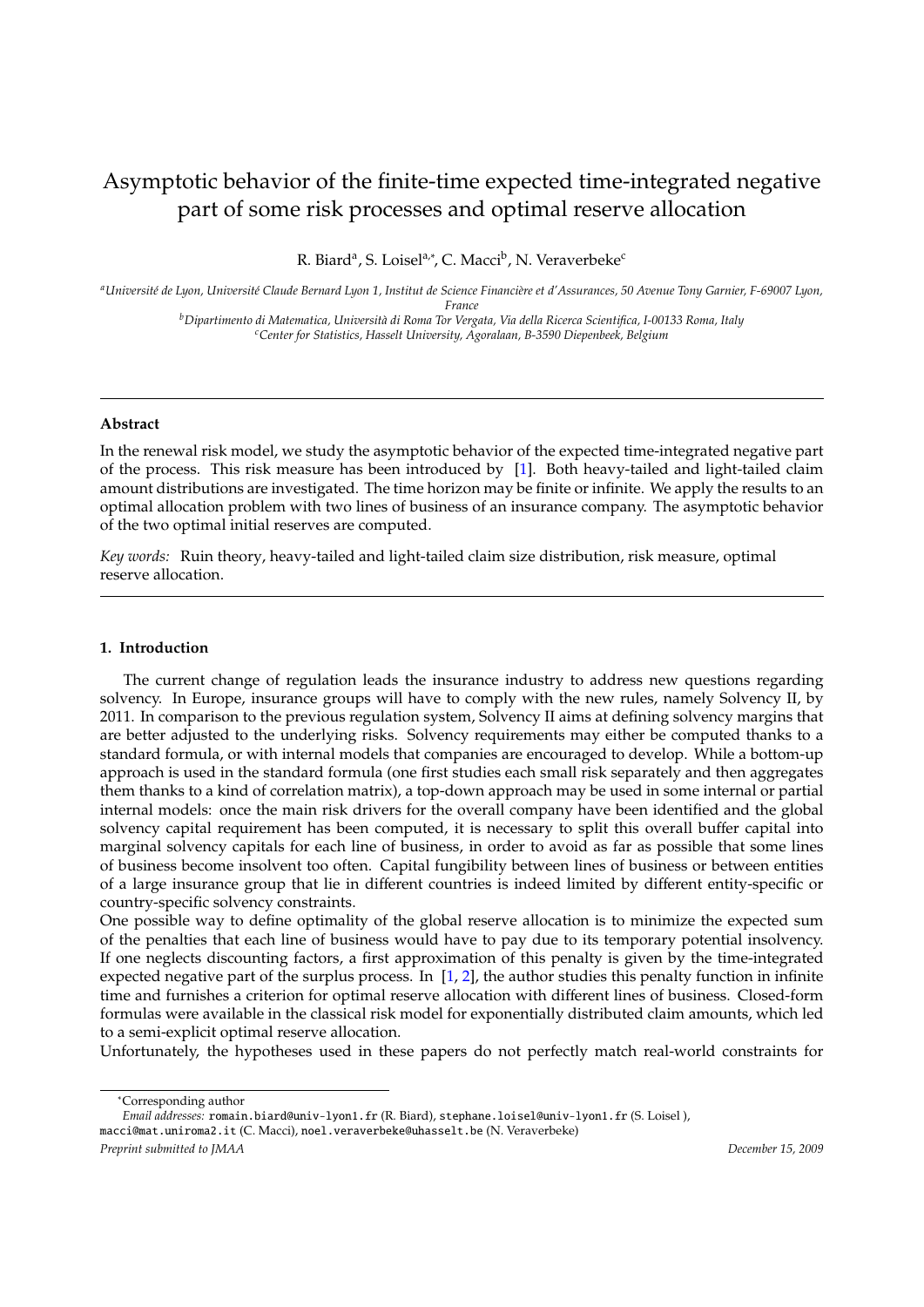practical applications. The first point is that in practice, one may have very different claim amount distributions depending on the kind of insurance risks that are covered: there may be some heavy tails, some light tails or even some very light tails for some particular risks. The second point is that insurance regulation is based on a 1-year time horizon in the standard formula, and on a finite time horizon usually comprised between 1 and 10 years in internal models. To better take those real-world constraints into account, we address the following questions in this paper: can the results obtained by [\[1\]](#page-17-0) for exponentially distributed claim amounts be adapted to the sub-exponential case using results of [\[3\]](#page-17-2)? For large initial global reserve and two lines of business, *with a finite time horizon,* what is the asymptotic optimal part of the initial reserve that one should allocate to each line of business to minimize the sum of the two penalty functions?

To solve these problems for regularly varying, light-tailed and super-exponential claim size distributions, we first need to compute the asymptotics of the finite-time expected time in red and of the expected timeintegrated negative part of the considered risk process. In the regularly varying case, it is often said that everything behaves as if one large claim caused ruin. We wondered whether this heuristic principle could be adapted to our problem, and we show that it applies here. Our paper is organized as follows: in Section 2 we describe our model and use results of [\[3\]](#page-17-2) to obtain analogous results to those of [\[1\]](#page-17-0) in the regular variation case, for infinite time horizon. In Section 3 we derive the asymptotics of the expected time in red and of the expected time-integrated negative part of the considered risk process for finite time horizon and for different classes of claim size distributions. In Section 4, we use these results to obtain asymptotic optimal reserve allocation in some risk models with two lines of business.

# **2. The model**

For a uni-dimensional risk processes  $U(t) = u + X_t$  that represents the surplus of an insurance company at time *t*, with initial reserve *u* and with  $X_t = ct - S(t)$ , where  $c > 0$  is the premium income rate, and *S*(*t*) is in the most classical case a compound Poisson process, many risk measures have been considered. The finite-time probability is one and has been studied for different models of risk process. It has been investigated among others by [\[4\]](#page-17-3), [\[5\]](#page-17-4) and [\[6\]](#page-17-5) for classical models. The dependent case has been studied by [\[7\]](#page-17-6) and [\[8\]](#page-17-7). Sensitivity analysis has been carried out by [\[9\]](#page-17-8), [\[10\]](#page-17-9) and [\[11\]](#page-17-10).

We may consider some others risk measures (see for example [\[12\]](#page-17-11), [\[13\]](#page-17-12) and [\[14\]](#page-17-13)): the time to ruin  $T_u = \inf\{t > 0, u + X_t < 0\}$ , the severity of ruin  $u + X_{T_u}$ , the couple  $(T_u, u + X_{T_u})$ , the time in red (below 0) from the first ruin to the first time of recovery  $T'_u - T_u$  where  $T'_u = inf\{t > T_u, u + X_t = 0\}$ , the maximal ruin severity (inf<sub>t>0</sub> *u* + *X*<sub>t</sub>), the aggregate severity of ruin until recovery  $J(u) = \int_{T_u}^{T_u} |u + X_t| dt$ .... [\[15\]](#page-17-14) studied the total time in red  $\tau(u) = \int_0^{+\infty} 1_{\{u+X_t < 0\}} dt$  using results of [\[12\]](#page-17-11).

All these random variables are drawn from the infinite time ruin theory, or involve the behavior of the risk process between ruin times and recovery times. It seems interesting to consider risk measures based on some fixed time interval [0, *T*] (T may be infinite). One other of the simplest penalty functions may be the expected value of the time-aggregated negative part of the risk process (see Figure [1\)](#page-2-0):

<span id="page-1-0"></span>
$$
E(I_T(u)) = E\left(\int_0^T 1_{\{U(t) < 0\}} |U(t)| dt\right).
$$

Note that the probability  $P(I_T = 0)$  is the probability of non ruin within finite time T.  $I_T$  may be seen as the penalty the company will have to pay due to its insolvency until the time horizon T.

These risk measures may be differentiated with respect to the initial reserve *u*, which makes it possible to compute them quite easily as integrals of other functions of *u* such as the probability of ruin or the total time in red. Moreover, they have the advantage that the integral over *t* and the mathematical expectation may be permuted thanks to Fubini's Theorem. Here we recall the two main differentiation theorems (see [\[1\]](#page-17-0)) that are going to be useful for our study: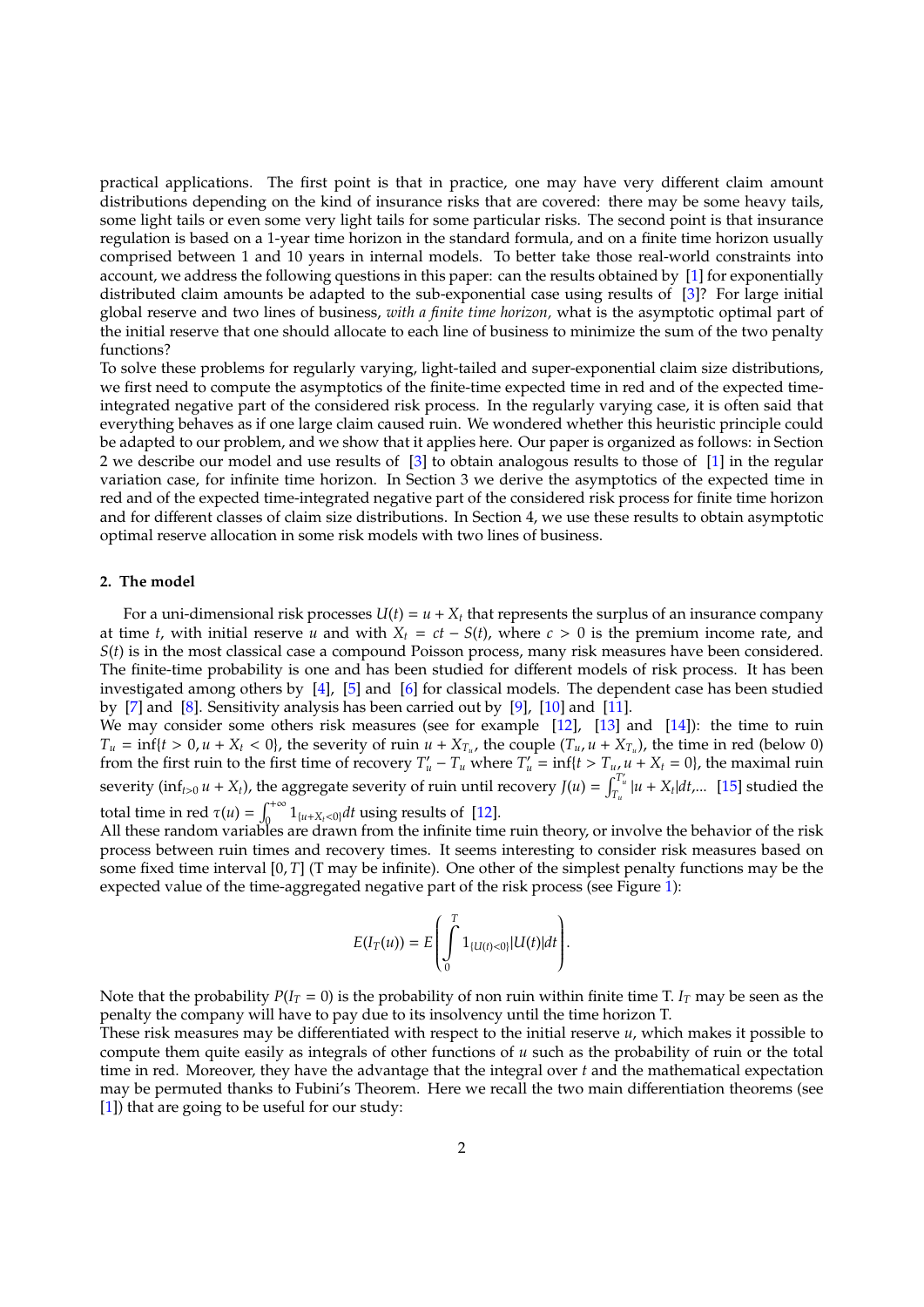

<span id="page-2-0"></span>Figure 1: Example of a time-aggregated negative part of a risk process.

**Theorem 2.1.** *Assume*  $T \in \mathbb{R}^+$ *. Let*  $(X_t)_{t \in [0,T]}$  *be a renewal risk process (possibly modulated by an environment process with finite state space) with time-integrable sample paths. For*  $u \in \mathbb{R}$ *, denote by*  $\tau(u, T)$  *the random variable corresponding to the time spent under zero by the process*  $u + X_t$  *between the fixed times 0 and T:* 

$$
\tau(u,T)=\int_0^T 1_{\{u+X_t<0\}}dt,
$$

Let  $\tau_0(u,T)$  correspond to the time spent in zero by the process  $u+X_t$ :

$$
\tau_0(u,T)=\int_0^T 1_{\{u+X_t=0\}}dt.
$$

*Let*  $I_T(u)$  *represent the time-integrated negative part of the process*  $u + X_t$  *between 0 and T:* 

$$
I_T(u) = \int_0^T 1_{\{u+X_t < 0\}} |u + X_t| dt
$$

*and*  $f(u) = E(I_T(u))$ . *For*  $u \in \mathbb{R}$ , if  $E(\tau_0(u,T)) = 0$ , then f is differentiable at u, and  $f'(u) = -E(\tau(u,T))$ .

<span id="page-2-1"></span>**Theorem 2.2.** *Let*  $X_t = ct - S(t)$ *, where*  $S(t)$  *is a compound Poisson process. Consider*  $T < +\infty$  *and define h by*  $h(u) = E(\tau(u))$  *for*  $u \in \mathbb{R}$ *. h is differentiable on*  $\mathbb{R}^+ = (0, \infty)$ *, and for*  $u > 0$ *,* 

$$
h'(u) = -\frac{1}{c}E(N^0(u,T)),
$$

 $where \ N^{0}(u, T) = Card (\{t \in [0, T], \quad u + ct - S(t) = 0\}).$ 

We introduce here more notations in the classical compound Poisson model:

An insurance company has an initial surplus *u* ≥ 0 and receives premiums continuously at a constant rate  $c > 0$ . Claims arise according to a homogeneous Poisson process  $\{N(t)\}\$  with mean  $\lambda$  per unit of time, and, independently of this process, the successive claim amounts  ${W_i}$  are non-negative independent and identically distributed random variables, with common distribution function  $F_W(x)$  and mean  $\mu$ . So, the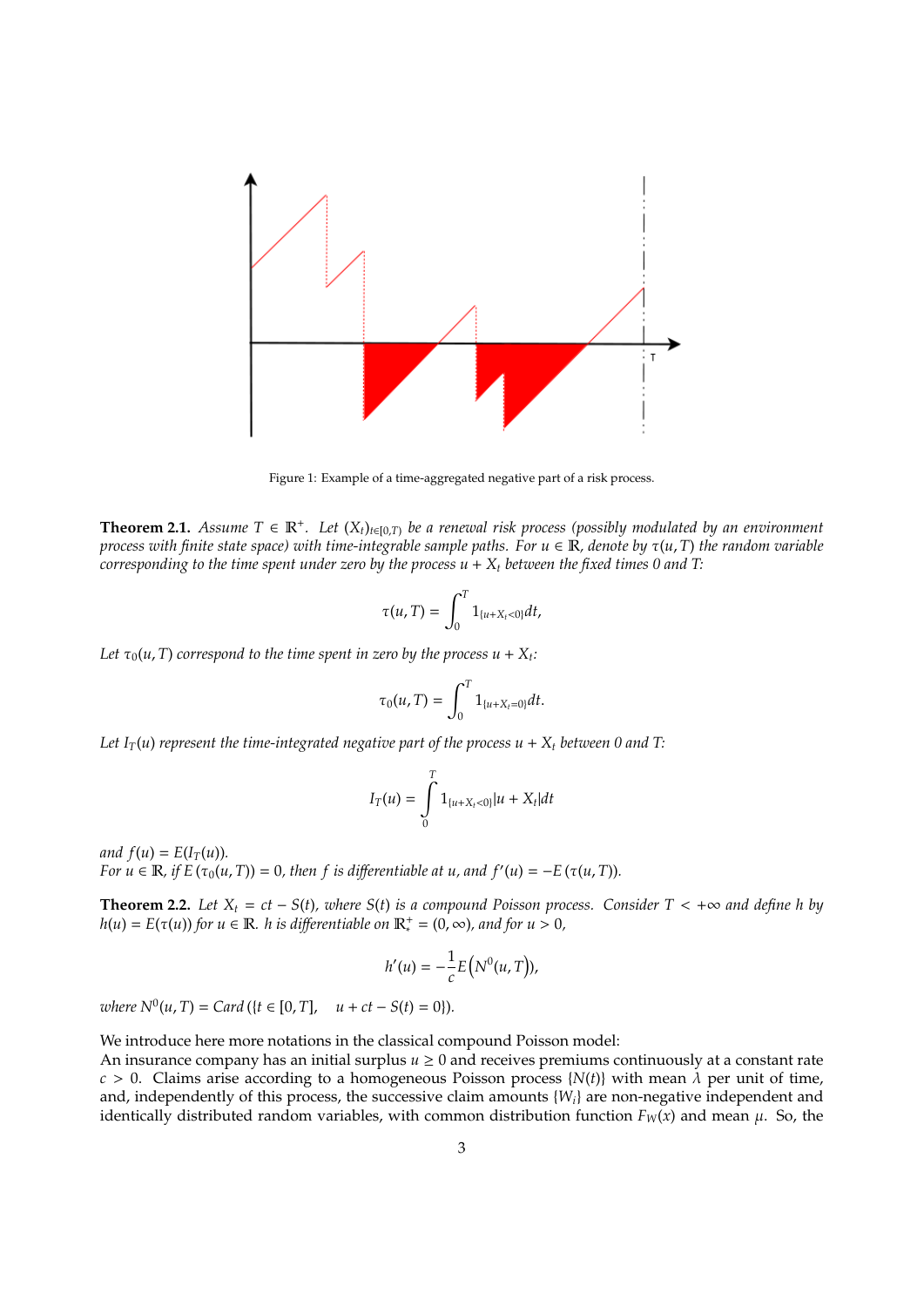aggregate claims constitute a compound Poisson process  $\{S(t)\}\$ where  $S(t) = \sum_{i=1}^{N(t)} W_i$ . The surplus at time *t* is then given by

$$
U(t) = u + ct - S(t),
$$
\n
$$
(2.1)
$$

and ruin occurs as soon as the surplus becomes negative. One assumes that the net profit condition holds:

$$
c > \lambda \mu.
$$

Let  $\phi(u, T)$  be the probability of non-ruin until time *T*:

<span id="page-3-0"></span>
$$
\phi(u, T) = P[U(t) = u + ct - S(t) > 0 \quad \text{for} \quad 0 < t \le T],\tag{2.2}
$$

and let  $\psi(u, T) = 1 - \phi(u, T)$  be the probability of ruin before time *T*. As  $T \to \infty$ , [\(2.2\)](#page-3-0) becomes the ultimate non-ruin probability  $\phi(u)$ , the ultimate ruin probability being  $\psi(u) = 1 - \phi(u)$ . For  $T = \infty$ , from [\[1\]](#page-17-0), if  $\tau(u)$  is integrable for all  $u > 0$ , we have

<span id="page-3-1"></span>
$$
E\left(N^0(u,\infty)\right) = \frac{\psi(u)}{1-\psi(0)},\tag{2.3}
$$

for the compound Poisson case and *u* > 0.

We end this section by introducing the mean excess function.

**Definition 2.3 (Mean excess function).** For a random variable X, the mean excess function  $e_X(u)$  is defined by

$$
e_X(u) = E(X - u|X > u).
$$

<span id="page-3-2"></span>**Remark 2.4.** *A continuous c.d.f. is uniquely determined by its mean excess function since we have*

$$
e_X(u) = \int_0^\infty (x - u) dF_X(x) / \overline{F_X}(u)
$$
  
= 
$$
\frac{1}{\overline{F_X}(u)} \int_u^\infty \overline{F_X}(x) dx, \quad 0 < u < \infty,
$$

*and*

$$
\overline{F_X}(x) = \frac{e_X(0)}{e_X(x)} \exp\left\{-\int_0^x \frac{1}{e_X(u)} du\right\}, \ \ x > 0.
$$

## **3.** Asymptotics of  $E(I_T(u))$  and  $E(\tau(u, T))$

This Section gives some results on asymptotics of risk measures we have introduced before. Several cases for the claim size distribution are studied.

#### *3.1. A heuristic result with Pareto claim amounts*

In the Pareto case, with very large initial reserve *u* one would expect that one large claim would be responsible for ruin and for the main contribution to the penalty function

$$
E(I_T(u)).
$$

This is a well-known heuristic result for ruin probabilities, but does it remain true for the expected timeintegrated negative part of the risk process? Denote by *T<sup>u</sup>* the time to ruin. Using the decomposition

$$
E(I_T(u)) = E(I_T(u) | T_u \leq T) \psi(u, T),
$$
4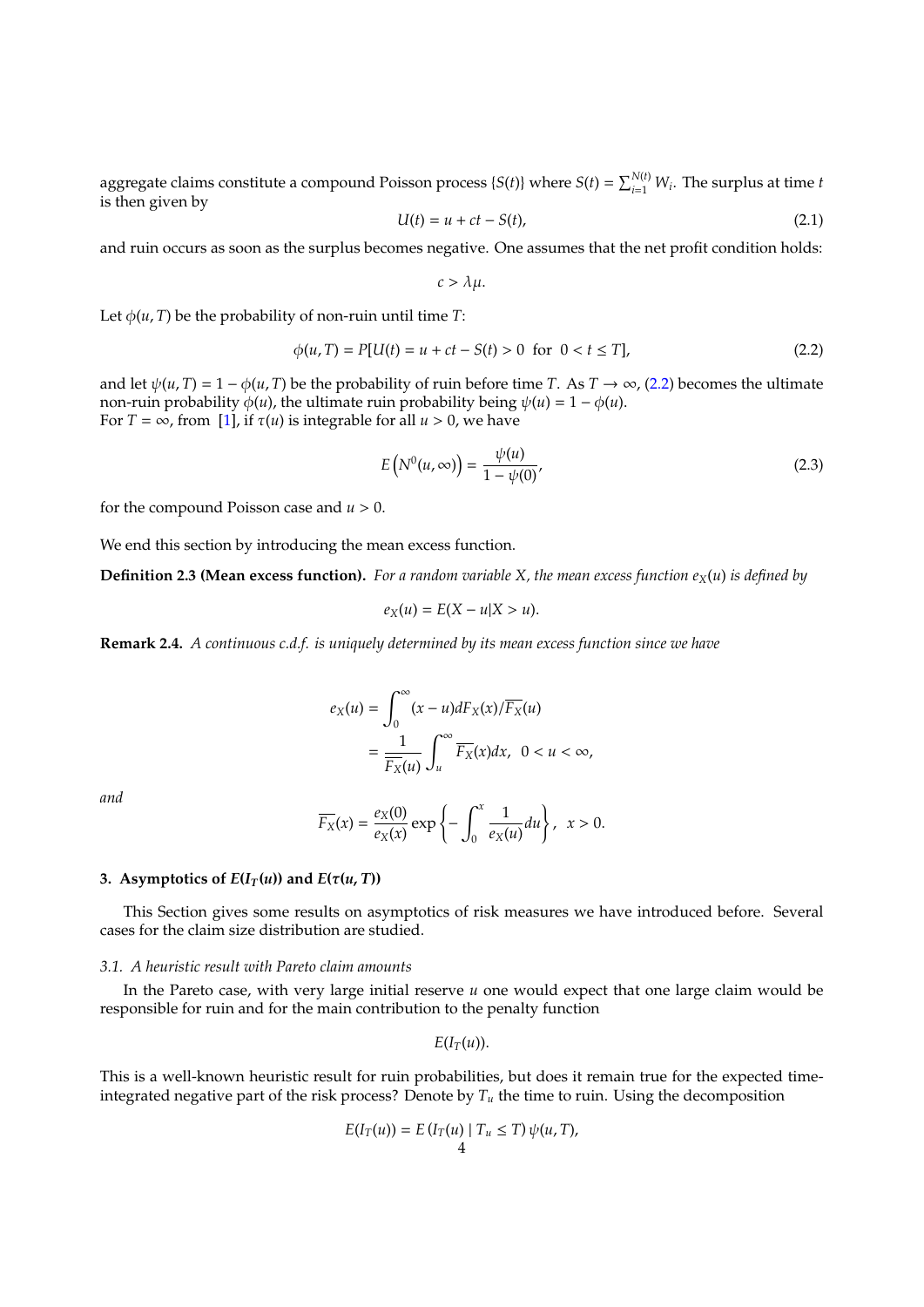the result we expect is that one large claim is likely to cause ruin. Given that this claim occurs, the conditional distribution of this large claim instant is uniform on the interval [0, *T*] (with average *T*/2), and the average severity at ruin is of the same order as

$$
e_W(u) \sim \frac{1}{\alpha - 1}u.
$$

Consequently, with this approach, it is tempting to say that at the first order, given that ruin occurs before *T* the risk process stays below zero during an average time *T*/2 at a level equivalent to  $-\frac{1}{\alpha-1}u$ , which corresponds to an average surface in red

$$
\frac{T}{2}\frac{1}{\alpha-1}u.
$$

This would lead to the following equivalent:

$$
E(I_T(u)) = E(I_T(u) | T_u \leq T) \psi(u, T) \sim \left[\frac{T}{2} \frac{1}{\alpha - 1} u\right] [\lambda T u^{-\alpha}],
$$

which may be rewritten as

<span id="page-4-1"></span>
$$
E(I_T(u)) \sim \frac{\lambda T^2}{2(\alpha - 1)} u^{-\alpha + 1} \tag{3.4}
$$

as  $u \rightarrow +\infty$ .

A similar heuristic approach would lead us to guess that the average time spent below zero by the risk process up to time *T* is

<span id="page-4-0"></span>
$$
E(\tau(u,T)) \sim \frac{\lambda T^2}{2} u^{-\alpha} \tag{3.5}
$$

as *u* → +∞, as the risk process would remain below zero in average during a time *T*/2 in case of ruin: if ruin occurs, the large claim causing ruin occurs in average at time *T*/2 and the expected severity at ruin is  $e_W(u) = u/(\alpha - 1)$ , so that recovery is almost impossible before time *u* if *u* is large enough.

Note that from differentiation theorems in [\[1\]](#page-17-0), Equation [\(3.5\)](#page-4-0) holds as long as [\(3.4\)](#page-4-1) holds. We shall now prove that our intuition is correct and that [\(3.4\)](#page-4-1) holds.

#### *3.2. Sub-exponential case*

In this Section, we give the asymptotics of  $E(I_T(u))$  when *u* tends to infinity for claim amount distributions that belong to the sub-exponential class.

**Definition 3.1.** *A cdf F with support*  $(0, \infty)$  *is sub-exponential, if for all n*  $\geq 2$ *,* 

$$
\lim_{x \to \infty} \frac{\overline{F^{n*}}(x)}{\overline{F}(x)} = n.
$$

*The class of sub-exponential cdfs will be denoted by* S*.*

We first consider the important subclass of regular variation.

# *3.2.1. Regular variation case*

**Definition 3.2.** *A function l on*  $(0, ∞)$  *is slowing varying at*  $\infty$  *(we write l*  $\in$   $\mathcal{R}_0$ *) if* 

$$
\lim_{x \to \infty} \frac{l(tx)}{l(x)} = 1, \ \ t > 0.
$$

<span id="page-4-2"></span>*The convergence is uniform on each compact subset of t*  $\in$  (0,  $\infty$ ).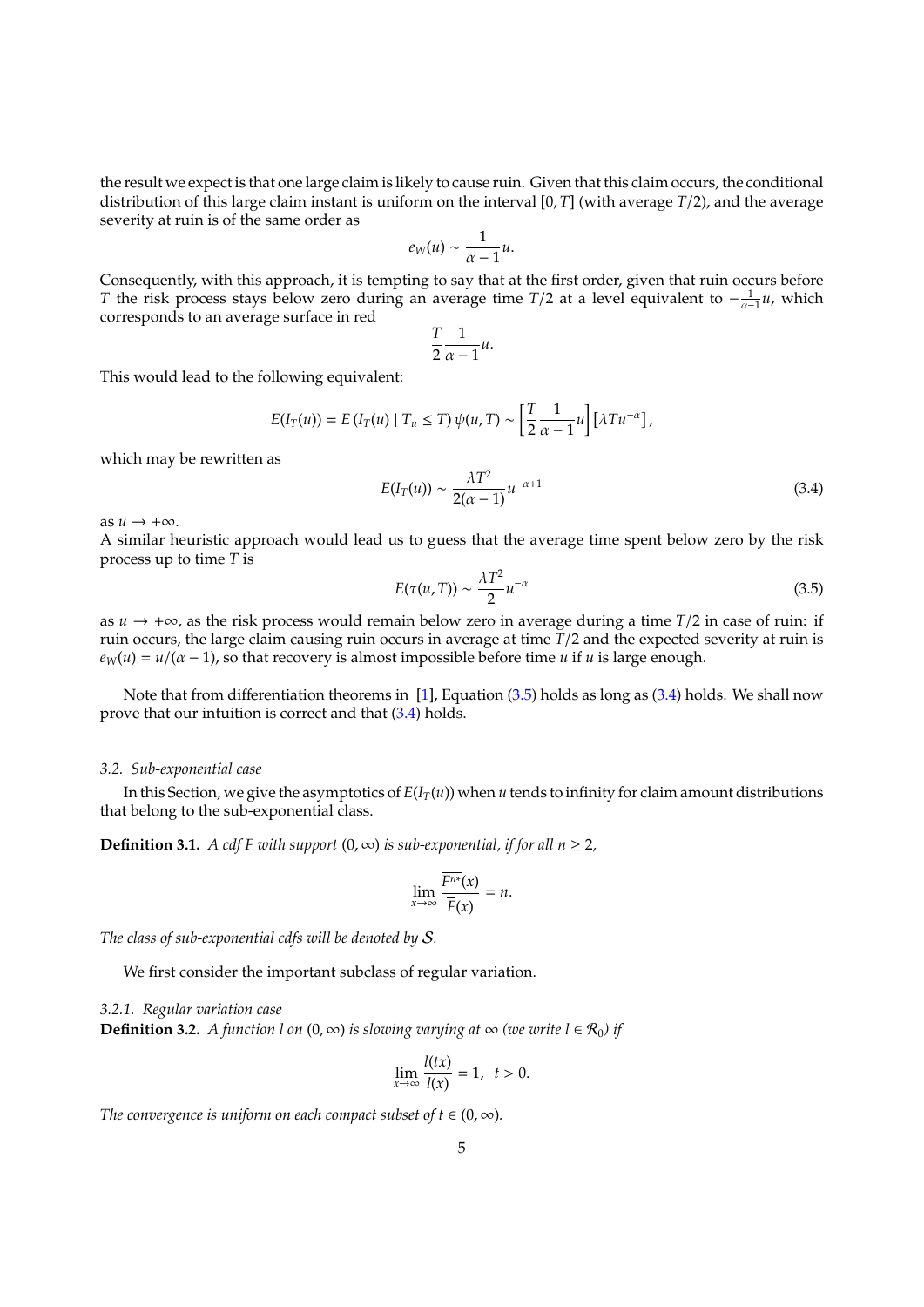**Definition 3.3.** *A cdf F with support*  $(0, \infty)$  *belongs to the regular variation class if for some*  $\alpha > 0$ 

$$
\lim_{x \to \infty} \frac{\overline{F}(xy)}{\overline{F}(x)} = y^{-\alpha}, \text{ for } y > 0.
$$

*or equivalently if,*

$$
\overline{F}(x) = x^{-\alpha} l(x),
$$

*with*  $l \in \mathcal{R}_0$ *. We note*  $F \in \mathcal{R}_{-\alpha}$ *. The convergence is uniform on each subset*  $y \in [y_0, \infty)$  $(0 < y_0 < \infty)$ *.* 

**Theorem 3.4 (Karamata's Theorem).** *Let*  $l \in \mathcal{R}_0$  *be locally bounded in* [ $x_0$ ,  $\infty$ ] *for some*  $x_0 \ge 0$ *. Then* 

• *for*  $0 < \alpha < 1$ *,* 

$$
\int_{x_0}^x t^{-\alpha} l(t) dt \sim (1-\alpha)^{-1} x^{-\alpha+1} l(x), \quad x \to \infty,
$$

• *for*  $\alpha > 1$ *,* 

$$
\int_x^{\infty} t^{-\alpha} l(t) dt \sim (\alpha - 1)^{-1} x^{-\alpha + 1} l(x), \quad x \to \infty.
$$

We first investigate the infinite-time case. In the sub-exponential case, [\[3\]](#page-17-2) have shown that

$$
\psi(u) \sim \frac{\lambda}{c - \lambda \mu} \int_u^{+\infty} (1 - F_W(x)) dx.
$$

In the *α*-regularly varying case with  $\alpha > 1$  (this means that

 $1 - F_W(x) \sim x^{-\alpha} l(x)$  as  $x \to +\infty$ ,

where *l* is a slowly varying function), this corresponds to

<span id="page-5-1"></span>
$$
\psi(u) \sim \frac{\lambda}{c - \lambda \mu} \frac{1}{\alpha - 1} u^{-\alpha + 1} l(u).
$$

From Theorems [2.2](#page-2-1) and [2.1](#page-1-0) and [\(2.3\)](#page-3-1), we get that

# **Proposition 3.5.**

$$
E\left[\tau(u)\right] \sim \frac{1}{c} \frac{1}{1-\psi(0)} \frac{\lambda}{c-\lambda\mu} \frac{1}{(\alpha-1)(\alpha-2)} u^{-\alpha+2} l(u)
$$

*for* α > 2 *and*

$$
E\left[I_{\infty}(u)\right] \sim \frac{1}{c} \frac{1}{1-\psi(0)} \frac{\lambda}{c-\lambda\mu} \frac{1}{(\alpha-1)(\alpha-2)(\alpha-3)} u^{-\alpha+3}l(u)
$$

*for*  $\alpha > 3$ *.* 

For real-world applications, finite-time horizon is preferred to infinite-time horizon. This is the reason why we consider a finite-time ruin horizon in the sequel.

Let us begin by a result on the mean-excess function.

<span id="page-5-0"></span>**Proposition 3.6.** *For a random variable X with c.d.f.*  $F_X \in \mathcal{R}_{-\alpha}$  *for some*  $\alpha > 1$ *, we have for large u,* 

$$
e_X(u) \sim \frac{u}{\alpha - 1}.
$$
6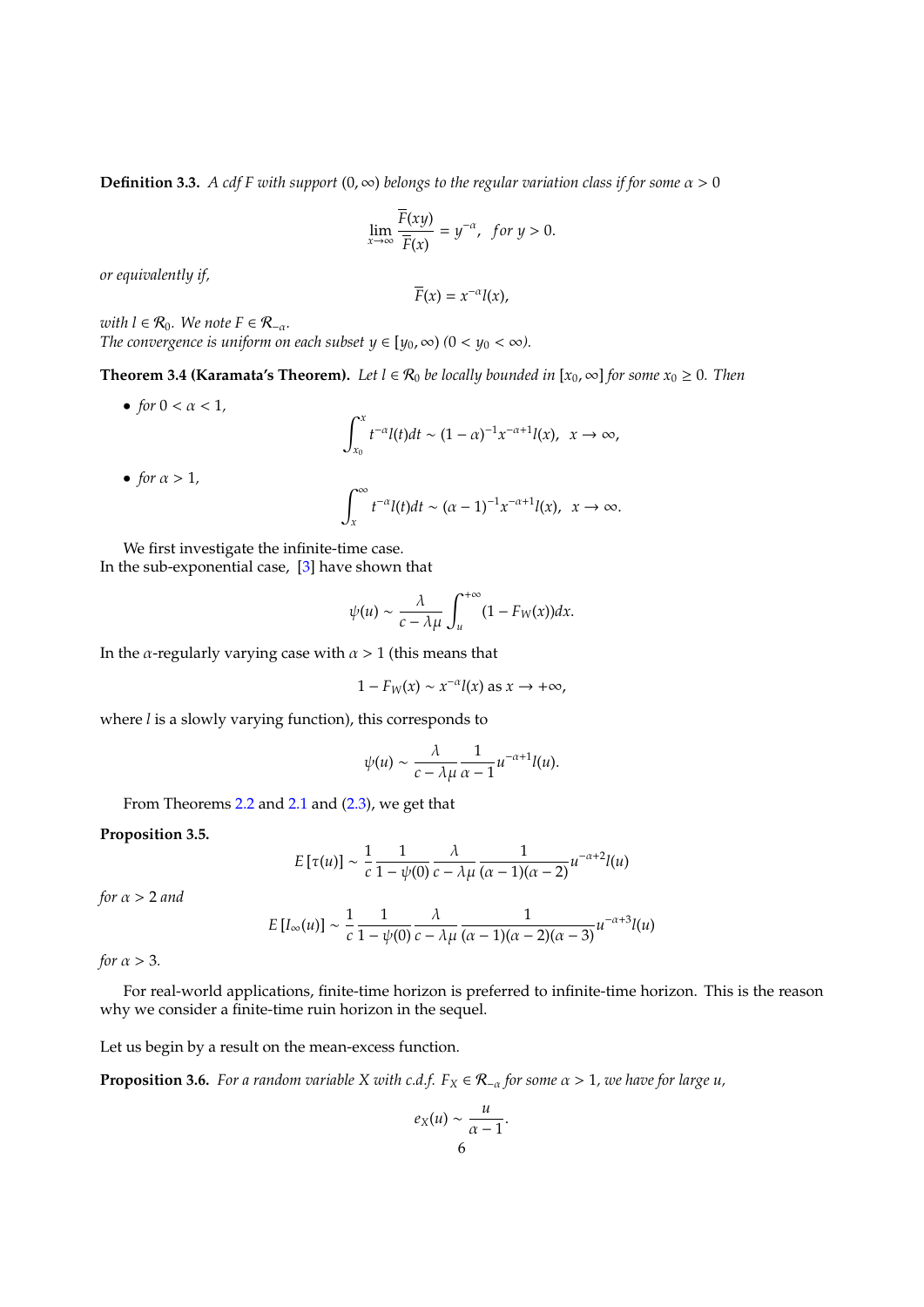**Proof.** For the proof, see for example [\[16\]](#page-17-15), p 162.

 $\Diamond$ 

<span id="page-6-0"></span>**Theorem 3.7.** *For a risk process with claim amounts distribution in the regular variation class for some* α > 1 *and c.d.f FW, we have, for T* > 0 *and large u,*

$$
E(I_T(u)) \sim \frac{\lambda T^2}{2(\alpha-1)} u \overline{F_W}(u).
$$

**Proof.** With Proposition [3.6](#page-5-0) and Remark [2.4,](#page-3-2) we can express  $E(I_T(u))$  with the mean-excess function of the compound process  $S(t) = \sum_{i=1}^{N(t)} W_i$  which has a c.d.f which belongs to the regular variation class with the same parameter as *FW*. Hence, we have

$$
E(I_T(u)) = E\left(\int_{t=0}^T \mathbb{1}_{u+X_t<0} |u+X_t| dt\right)
$$
  
\n
$$
= \int_{t=0}^T E\left(\mathbb{1}_{u+X_t<0} |u+X_t|\right) dt \qquad \text{using Fubini's Theorem}
$$
  
\n
$$
= \int_{t=0}^T \int_{x=0}^\infty P(S(t) > u + ct + x) dx dt
$$
  
\n
$$
= \int_{t=0}^T \int_{y=u+ct}^\infty P(S(t) > y) dy dt
$$
  
\n
$$
= \int_{t=0}^T \overline{F}_{S(t)}(u + ct)e_{S(t)}(u + ct)dt
$$
  
\n
$$
\sim \lambda \overline{F}_W(u) \int_{t=0}^T t e_{S(t)}(u + ct) dt \qquad \text{as } u \to \infty
$$
  
\n
$$
\sim \frac{\lambda T^2}{2(\alpha - 1)} u \overline{F}_W(u).
$$

 $\Diamond$ 

## *3.2.2. The sub-exponential class*

**Theorem 3.8.** For a risk process with claim amounts distribution function,  $F_W$  in the sub-exponential class, we have, *for T* > 0 *and large u,*

$$
E(I_T(u))\sim \frac{\lambda T^2}{2}\left(\int_u^\infty \overline{F_W}(v)dv\right).
$$

**Proof.** We have (cf Theorem [3.7\)](#page-6-0)

$$
E(I_T(u))=\int_0^T \overline{F_{S(T)}}(u+ct)e_{S(t)}(u+ct)dt.
$$

Since *F*<sup>*W*</sup> ∈ *S*, we have from Theorem 3 in [\[17\]](#page-17-16) that *F*<sub>*S*(*t*)</sub> ∈ *S* and that

$$
\overline{F_{S(t)}}(x) \sim \lambda t \overline{F_W}(x) \text{ for } x \to \infty.
$$

It follows that

$$
e_{S(t)}(x) = \frac{\int_x^{\infty} \overline{F_{S(t)}}(y) dy}{\overline{F_{S(t)}}(x)} \sim \frac{\int_x^{\infty} \overline{F_W}(y) dy}{\overline{F_W}(x)} = e_W(x).
$$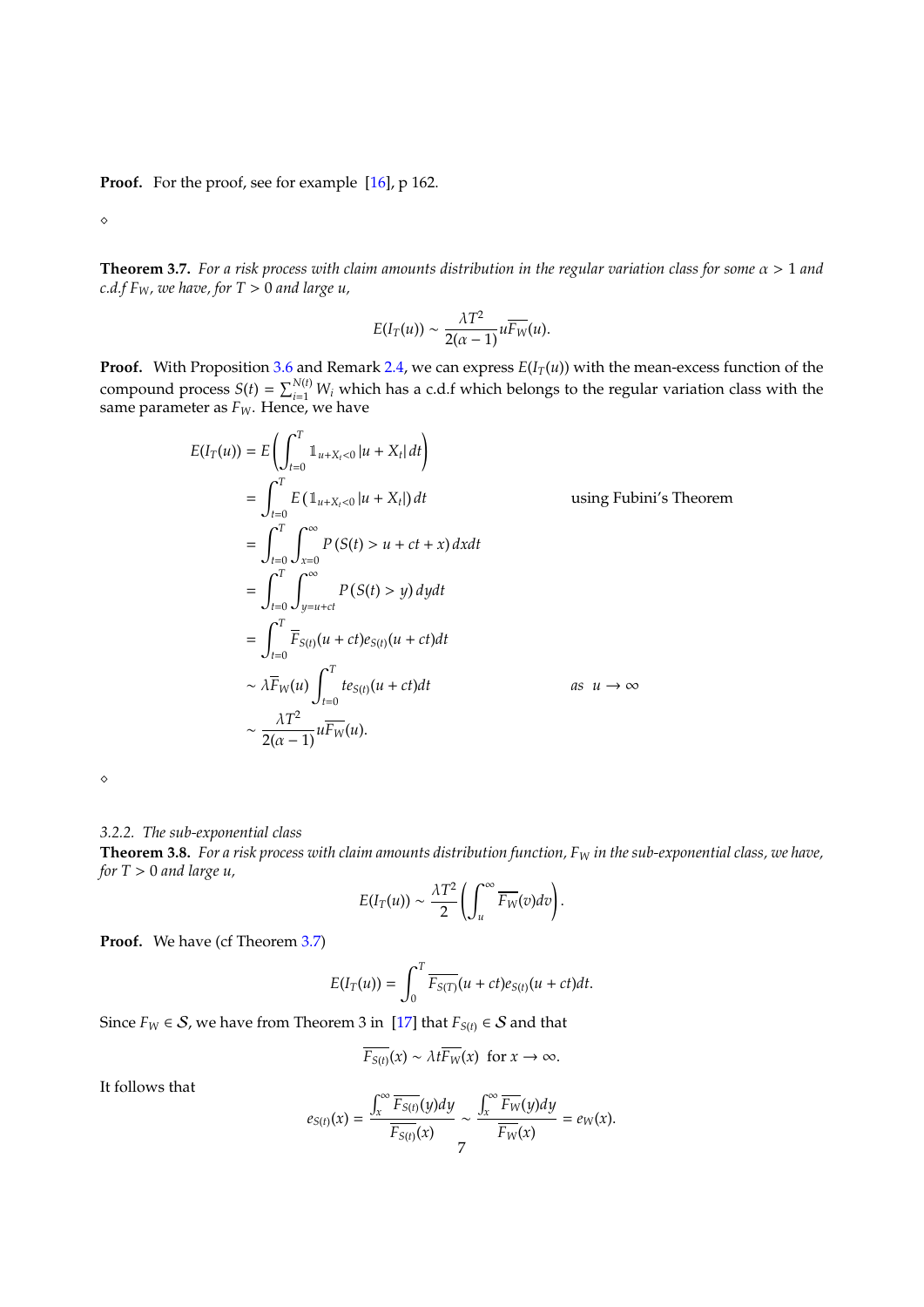Hence, as  $u \rightarrow \infty$ ,

$$
E(I_T(u)) \sim \frac{\lambda T^2}{2} \overline{F_W}(u) e_W(u) = \frac{\lambda T^2}{2} \int_u^{\infty} \overline{F_W}(x) dx.
$$

 $\Diamond$ 

**Remark 3.9.** *If*  $F_W$  *is regularly varying for some*  $\alpha > 1$ *, we retrieve*  $E(I_T(u)) \sim \frac{\lambda T^2}{2}$ 2  $\frac{uF_W(u)}{a-1}$ .

# *3.3. Case where the Cramér-Lundberg exponent exists*

**Definition 3.10 (Cramér-Lundberg exponent).** *Denote by F*ˆ*<sup>W</sup> the m.g.f. of FW. The Cramér-Lundberg exponent R of the risk process* (*U*(*t*))*t*≥<sup>0</sup> *is defined as the unique positive solution, if it exists, of the equation*

$$
\lambda \left( F_W(s) - 1 \right) - cs = 0. \tag{3.6}
$$

In this Subsection, we assume that the Cramér-Lundberg exponent of the risk process  $(U_t)_{t\geq0}$  exists and is equal to *R*.

With these assumptions and in the infinite-time case, we have the following well-known result.

## <span id="page-7-0"></span>**Theorem 3.11 (The Cramér-Lundberg Approximation).** *We have*

$$
\psi(u) \sim Ce^{-Ru} \text{ as } u \to \infty ,
$$

*where*

<span id="page-7-1"></span>
$$
C = \frac{1 - \lambda \mu}{\lambda F_W^{'}(R) - 1}.
$$

From Theorems [3.11,](#page-7-0) [2.2](#page-2-1) and [2.1](#page-1-0) and [\(2.3\)](#page-3-1), we get that

# **Proposition 3.12.**

 $E[\tau(u)] \sim \frac{1}{2}$ *c* 1  $\frac{1 - \psi(0)}{1 - \psi(0)}$ *C*  $\frac{C}{R}e^{-Ru}$ 

*and*

$$
E\left[I_{\infty}(u)\right] \sim \frac{1}{c} \frac{1}{1-\psi(0)} \frac{C}{R^2} e^{-Ru}.
$$

In the finite-time case, a convexity argument enables us to show that:

$$
C'e^{-Ru}\left(1-e^{-R(c-\lambda\mu)T}\right)\sim E\left[I_{+\infty}(u)\right]-E\left[I_{+\infty}\left(E\left[U(T)\right]\right]\right]\leq E\left[I_{T}(u)\right]\leq E\left[I_{+\infty}(u)\right]\sim C'e^{-Ru},
$$

with  $C' = \frac{1}{c} \frac{1}{1-\psi(0)} \frac{C}{R^2}$ .

#### *3.4. Super-exponential case*

In this Section we consider the super-exponential case, i.e. we assume that  $E[e^{\theta W_1}]<\infty$  for all  $\theta>0$ . The aim is to present a large deviation principle (LDP) based on the results in [\[18\]](#page-17-17); see [\[19\]](#page-17-18) for the definition of LDP. We start introducing the function  $\Lambda : \mathbb{R} \to \mathbb{R}$  defined by  $\Lambda(\theta) = c\theta + \lambda(E[e^{-\theta W_1}] - 1)$ ; moreover let  $\Lambda^*$  be Fenchel-Legendre transform of  $\Lambda$ , i.e. the function  $\Lambda^*(x) = \sup_{\theta \in \mathbb{R}} {\{\theta x - \Lambda(\theta)\}}$ . We recall that  $\Lambda'(0) = c - \lambda E[W_1]$ , and the net profit condition is  $\Lambda'(0) > 0$ .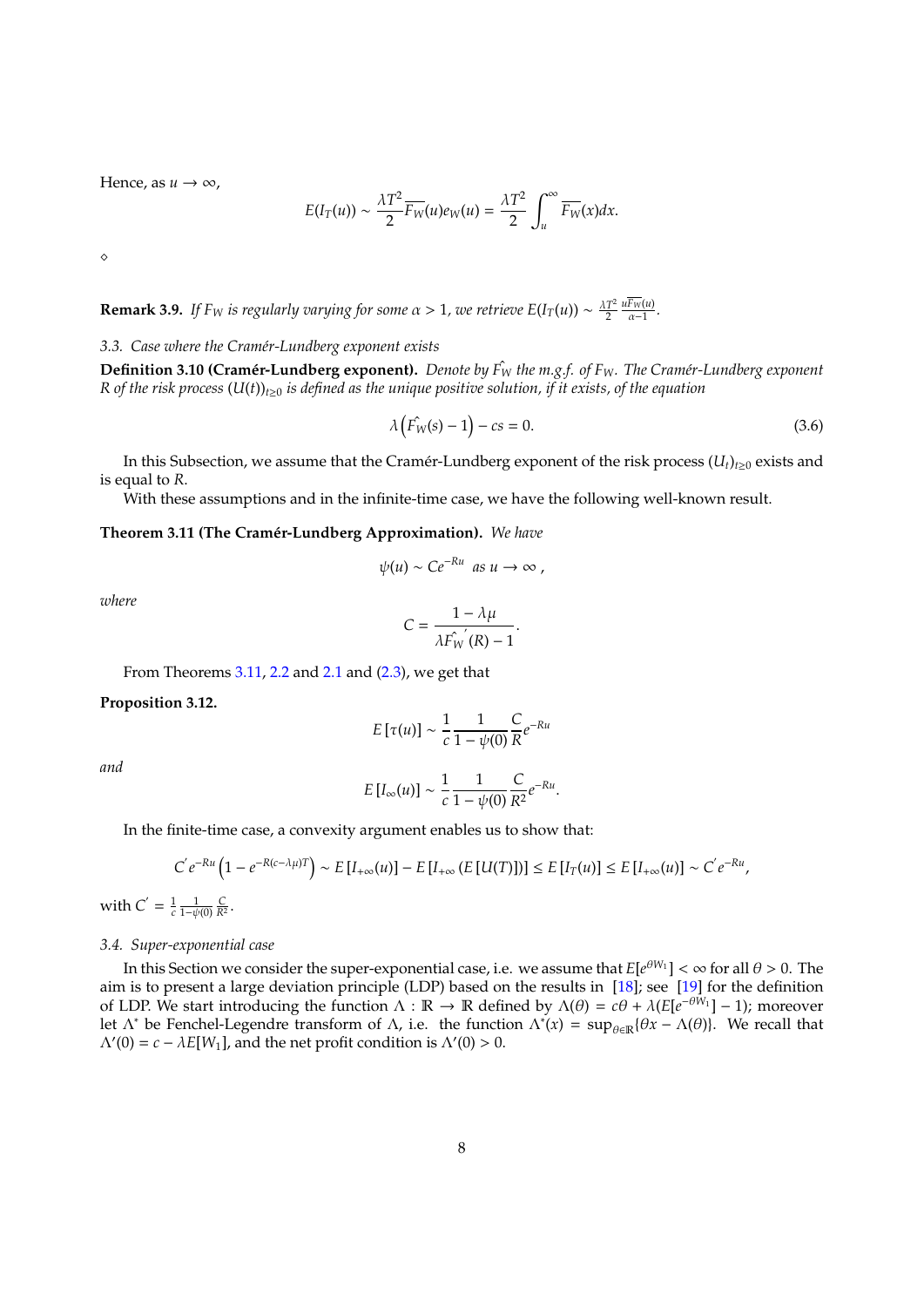**Proposition 3.13.** Assume  $\Lambda'(0) \ge -1/T$ . Then  $\left\{\frac{1}{u^2}I_{Tu}(u): u > 0\right\}$  satisfies the LDP with good rate function J *defined by*

$$
J(z) = \begin{cases} T\Lambda^* \left(\frac{1}{T} \left(-\frac{z}{T} - \sqrt{\left(\frac{z}{T}\right)^2 + \frac{2z}{T}} - 1\right)\right) & \text{if } z > 0\\ 0 & \text{if } z = 0\\ \infty & \text{if } z < 0. \end{cases}
$$

*This means that*

$$
-\inf_{z\in E^\circ} J(z) \le \liminf_{u\to\infty}\frac{1}{u}\log P\left(\frac{1}{u^2}I_{Tu}(u)\in E\right) \le \limsup_{u\to\infty}\frac{1}{u}\log P\left(\frac{1}{u^2}I_{Tu}(u)\in E\right) \le -\inf_{z\in E} J(z)
$$

*for all measurable sets E (E*◦ *is the interior of E and E is the closure of E).*

**Proof.** We start noting that

$$
\frac{1}{u^2} I_{Tu}(u) = \frac{1}{u^2} \int_0^{Tu} 1_{\{u+ct-\sum_{k=1}^{N(t)} W_k < 0\}} \left| u + ct - \sum_{k=1}^{N(t)} W_k \right| dt
$$
\n
$$
= \frac{1}{u^2} \int_0^T 1_{\{u+cts-\sum_{k=1}^{N(us)} W_k < 0\}} \left| u + cus - \sum_{k=1}^{N(us)} W_k \right| u ds
$$
\n
$$
= \int_0^T 1_{\{1+cs-\frac{1}{u}\sum_{k=1}^{N(us)} W_k < 0\}} \left| 1 + cs - \frac{1}{u} \sum_{k=1}^{N(us)} W_k \right| ds.
$$

Then the LDP holds by Proposition 2.1 in [\[18\]](#page-17-17) with  $u = 1$ ; indeed here we have  $\frac{1}{u}$  in place of  $\varepsilon$  in [18]. The expression of the rate function is provided by equation (7) in  $[18]$  with  $u = 1$ .  $\Diamond$ 

We remark that we could have  $\lim_{z\to 0+}$  *J*(*z*) > 0 = *J*(0); see the discussion in Remark 5.1 in [\[18\]](#page-17-17).

## **4. Optimal reserve allocation strategy for large initial reserve**

In this Section, we consider an insurance company with two lines of business. Two main kinds of phenomena may generate dependence between the two processes.

- Firstly, in some cases, claims for the two lines of business may come from a common event : for example, a car accident may cause a claim for driving insurance, liability and disablement insurance. Hurricanes might cause losses in different countries. This should correspond to simultaneous jumps for the two processes. The most common tool to take this into account is the Poisson common shock model.
- Secondly, there exist other sources of dependence, for example the influence of the weather on health insurance and on agriculture insurance. In this case, claims seem to outcome independently for each line of business, depending on the weather. This seems to correspond rather to models with modulation by a Markov process which describes the evolution of the state of the environment.

The environment state process, denoted by  $(J(t))_{t\geq0}$  is a Markov process with state space  $S = \{1, ..., J\}$ , initial distribution  $\mu$  and intensity matrix  $A$ .

For  $i \in \{1, 2\}$ , let us define the *J* independent processes

$$
Y_i^j = c_i^j t - \sum_{n=1}^{N_i^j(t)} W_{i,n}^j, \quad j = 1, ..., J,
$$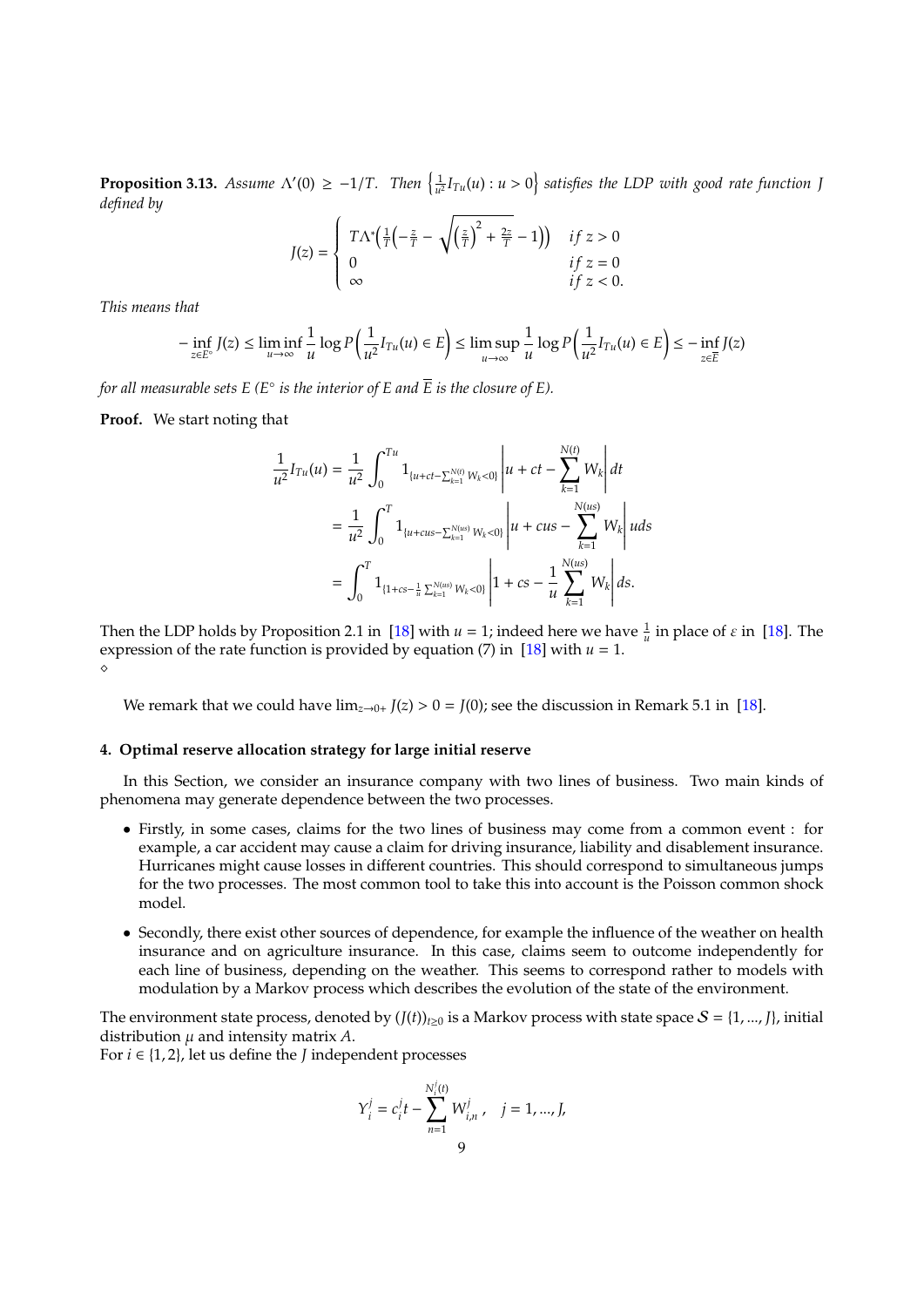- where  $c_i^j$  $i' > 0$ ,
- $\bullet$   $(W^j_i)$  $\mu^{j}_{i,n}$ )<sub>*n*≥1</sub> is a i.i.d. sequence with common c.d.f.  $F_{W^{j}_{i}}$  and mean  $\mu^{j}_{i}$ *i* ,
- and independent from a Poisson process  $(N_i^j)$  $\mathcal{F}_i'(t)$ <sub>*t*≥0</sub> described below.

Let *T<sub>p</sub>* be the instant of the *pth* jump of the process  $(J(t))_{\tau\geq0}$ , and define  $(U_i(t))_{t\geq0}$ , for  $i \in \{1,2\}$  by

$$
U_i(t) = u + \sum_{p \geq 1} \sum_{1 \leq j \leq J} \left[ Y_i^j(T_p) - Y_i^j(T_{p-1}) \right] \mathbbm{1}_{\{J_{T_{p-1}} = j, T_p \leq t\}} + \sum_{p \geq 1} \sum_{1 \leq j \leq J} \left[ Y_i^j(t) - Y_i^j(T_{p-1}) \right] \mathbbm{1}_{\{J_{T_{p-1}} = j, T_{p-1} \leq t \leq T_p\}}.
$$

Thus, we have built the two processes modulated by a common process. For an illustration of a single modulated process see Figure [2.](#page-9-0)



<span id="page-9-0"></span>Figure 2: A typical modulated risk process with two states (red and blue).

To model common shocks, we decompose, for all  $j \in \{1, ..., J\}$ ,  $(N_1(t))_{t \geq 0}$  and  $(N_2(t))_{t \geq 0}$  as follow

$$
N_1^j(t) = M_1^j(t) + M^j(t)
$$
  

$$
N_2^j(t) = M_2^j(t) + M^j(t)
$$

with  $(M_1^j)$  $j_1^j(t))_{t\geq0}$ ,  $(M_2^j)$  $\chi_2^j(t)$ <sub>*t*≥0</sub> and  $(M^j(t))_{t\geq 0}$  three independent processes with parameter  $\lambda_1^j$  $j_1^j$ ,  $\lambda_2^j$  $\frac{1}{2}$  and  $\lambda_j$  respectively. For  $i = 1, 2$  and  $u > 0$ , we note  $\psi_i(u) = P[U_i(t) < 0$  for some  $t \ge 0 | U_i(0) = u]$ .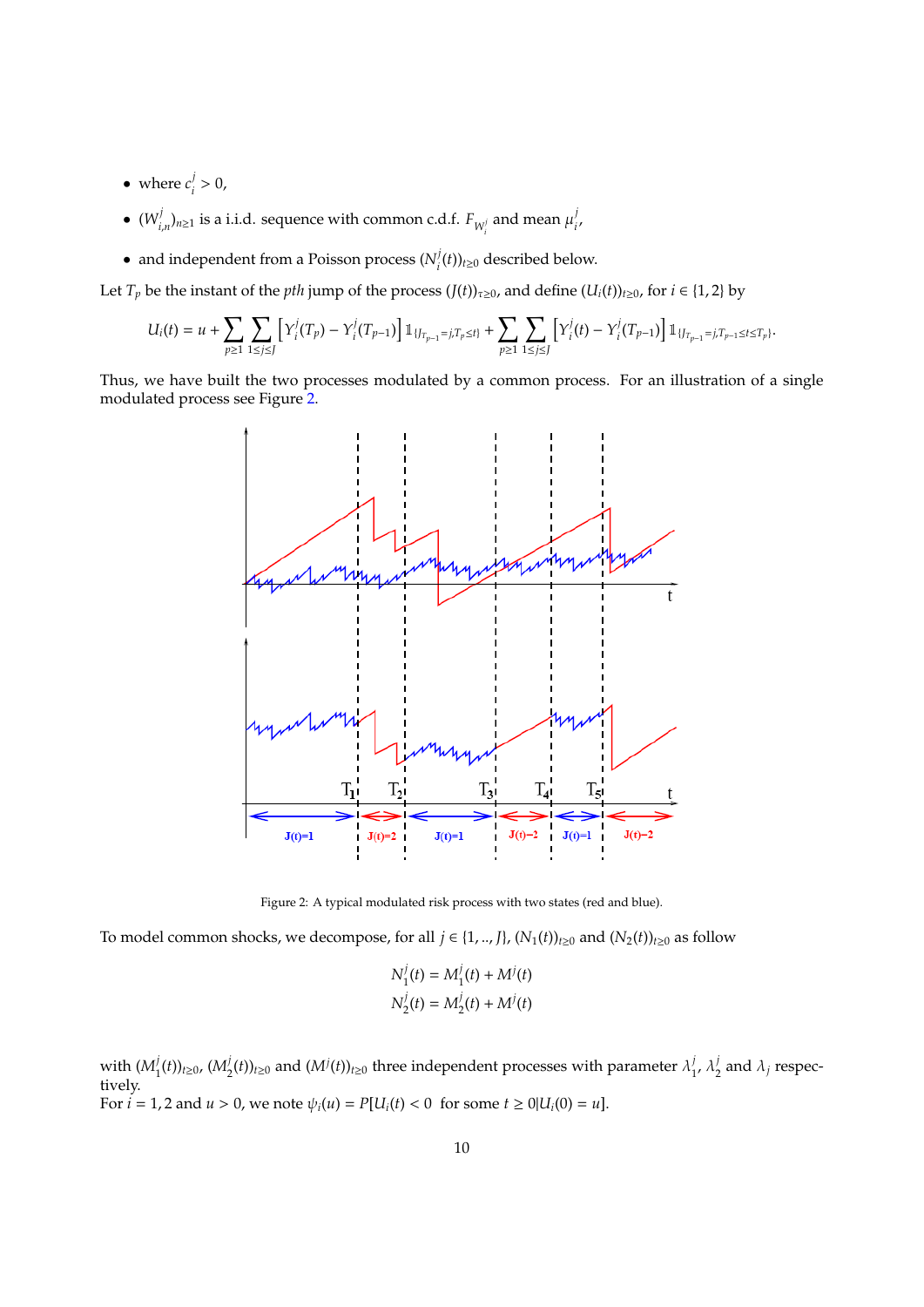The allocation problem is to minimize the risk measure

$$
I_T(u_1, u_2) = E\left[I_T^1(u_1)\right] + E\left[I_T^2(u_2)\right],
$$

under the constraint  $u_1 + u_2 = u$  for large *u* where

$$
I_T^i(u_i)=\int\limits_0^T1_{\{U_i(t)<0\}}|U_i(t)|dt\quad i=1,2.
$$

For an illustration, see Figure [3.](#page-10-0)



<span id="page-10-0"></span>Figure 3: Two modulated risk processes with common shocks.

# *4.1. Infinite-time regular variation case*

In the Subsection, we assume that the dependence between the two lines of business is only generated by common shocks. There is no environment process. We also assume that the claim amount distribution of the first (resp. second) line of business belongs to the regular variation class with parameter  $\alpha_1$  (resp.  $\alpha_2$ ) with  $3 < \alpha_1 < \alpha_2$ . Thus, the second line of business is safer than the first one.

As there are no environment process, the notation in this Subsection is the same but without the state exponent *j*.

From Proposition [3.5,](#page-5-1) we have for large *u* and *i* = 1, 2,

$$
E\left[I^i_\infty(u)\right] \sim D_i u^3 \overline{F_{W_i}}(u),
$$

with

$$
D_i=\frac{1}{c_i}\frac{1}{1-\psi_i(0)}\frac{\lambda_i+\lambda}{c-(\lambda_i+\lambda)\mu_i}\frac{1}{(\alpha_i-1)(\alpha_i-2)(\alpha_i-3)}.
$$

<span id="page-10-1"></span>**Lemma 4.1.** *The couples* (*u*, 0) *and* (0, *u*) *do not solve our optimization problem for u large enough.*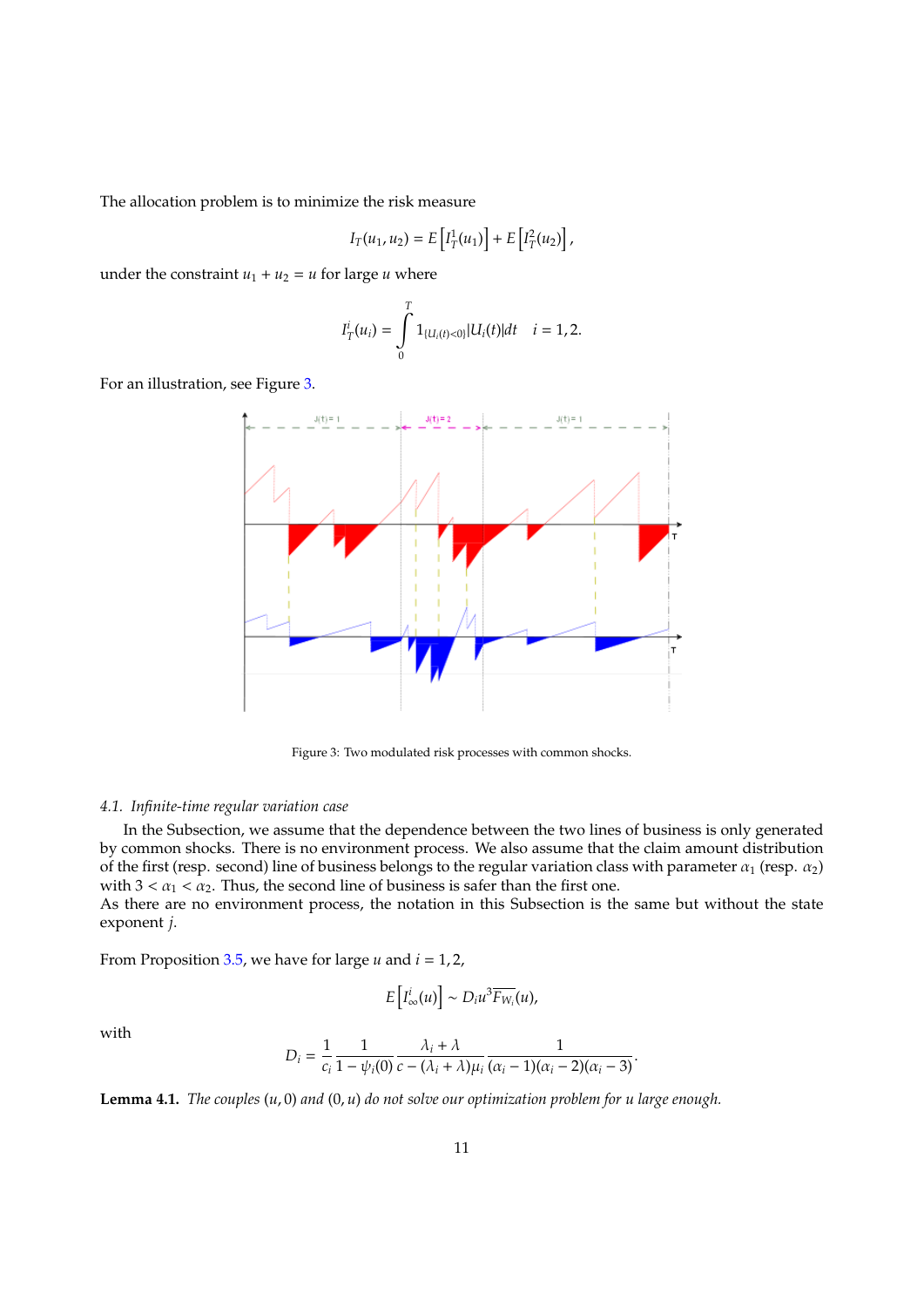**Proof.** Let us choose for example *u*/2 for each line of business. We have

$$
I_T(u/2, u/2) \xrightarrow[u \to \infty]{} 0.
$$

Since  $I_T(0, u) = E[I_T^1(0)] + E[I_T^2(u)] \ge E[I_T^1(0)] > 0$  and  $I_T(u, 0) = E[I_T^1(u)] + E[I_T^2(0)] \ge E[I_T^2(0)] > 0$  for all  $u \in \mathbb{R}$ , we have the result.  $\Diamond$ 

**Theorem 4.2.** *Under the assumptions of this Subsection, the couple*  $(u_1, u_2)$  *which minimizes*  $I_\infty(u_1, u_2)$  *satisfies* 

$$
\begin{cases} \frac{\partial E[I_{\infty}^1(u_1)]}{\partial u_1} = \frac{\partial E[I_{\infty}^1(u_2)]}{\partial u_2}, \\ u_1 + u_2 = u. \end{cases}
$$

*Moreover, if we denote*  $u_1 = (1 - \beta(u))u$  and  $u_2 = \beta(u)u$  with  $\beta(u) \in (0, 1)$  we have for large u,

$$
\beta(u) \sim \left(\frac{D_2'}{D_1'} \frac{\overline{F_{W_2}}(u)}{\overline{F_{W_1}}(u)}\right)^{1/(\alpha_2-2)},
$$

*where*

$$
D_i^{'} = (\alpha_i - 3)^{-1} D_i \quad i = 1, 2.
$$

*Note that* β(*u*) *represents the proportion of the global reserve we allocate to the safer line of business.*

**Proof.** From Lemma [4.1,](#page-10-1)  $u_1$  and  $u_2$  are not equal to zero, we know from the Lagrange multiplier method, (see [\[1\]](#page-17-0)), that the solution of our problem satisfies

$$
\begin{cases} \frac{\partial E[I_{\infty}^1(u_1)]}{\partial u_1} = \frac{\partial E[I_{\infty}^1(u_2)]}{\partial u_2}, \\ u_1 + u_2 = u. \end{cases}
$$

We know from Proposition [3.5](#page-5-1) that for *i* = 1, 2 and large *u*,

$$
E\left[I_{\infty}^i(u)\right] \sim D_i u^3 \overline{F_{W_i}}(u),
$$

with

$$
D_i=\frac{1}{c_i}\frac{1}{1-\psi_i(0)}\frac{\lambda_i+\lambda}{c-(\lambda_i+\lambda)\mu}\frac{1}{(\alpha_i-1)(\alpha_i-2)(\alpha_i-3)}.
$$

From Theorem [2.1,](#page-1-0) for  $i = 1, 2, u_i \mapsto E\left[I^i_\infty(u_i)\right]$  is differentiable. Moreover since  $u_i \mapsto E\left[I^i_\infty(u_i)\right]$  is regularly varying with index α*<sup>i</sup>* − 3 and from the Monotone Density Theorem (Theorem A 3.7 on page 568 of [\[16\]](#page-17-15)), we have for large *u*,

$$
\frac{\partial E\left[I_{\infty}^i(u_i)\right]}{\partial u_i} \sim D_i'u_i^2 \overline{F_{W_i}}(u_i) \quad i = 1, 2,
$$

with  $D^{'}_i$  $i<sub>i</sub> = (\alpha_i - 3)^{-1}D_i.$ 

Let us denote  $u_1 = (1 - \beta(u))u$  and  $u_2 = \beta(u)u$  with  $\beta(u) \in (0, 1)$  ( $\beta(u)$ ) represents the proportion of the global reserve *u* we allocate to the line of business 2). With this notation, we are able to give the asymptotic behavior of  $u_1$  and  $u_2$ .

Indeed, we have this following equation to solve, with large *u*,

$$
D'_{1}((1 - \beta(u))u)^{2} \overline{F_{W_{1}}}((1 - \beta(u))u) = D'_{2}(\beta(u)u)^{2} \overline{F_{W_{2}}}(\beta(u)u),
$$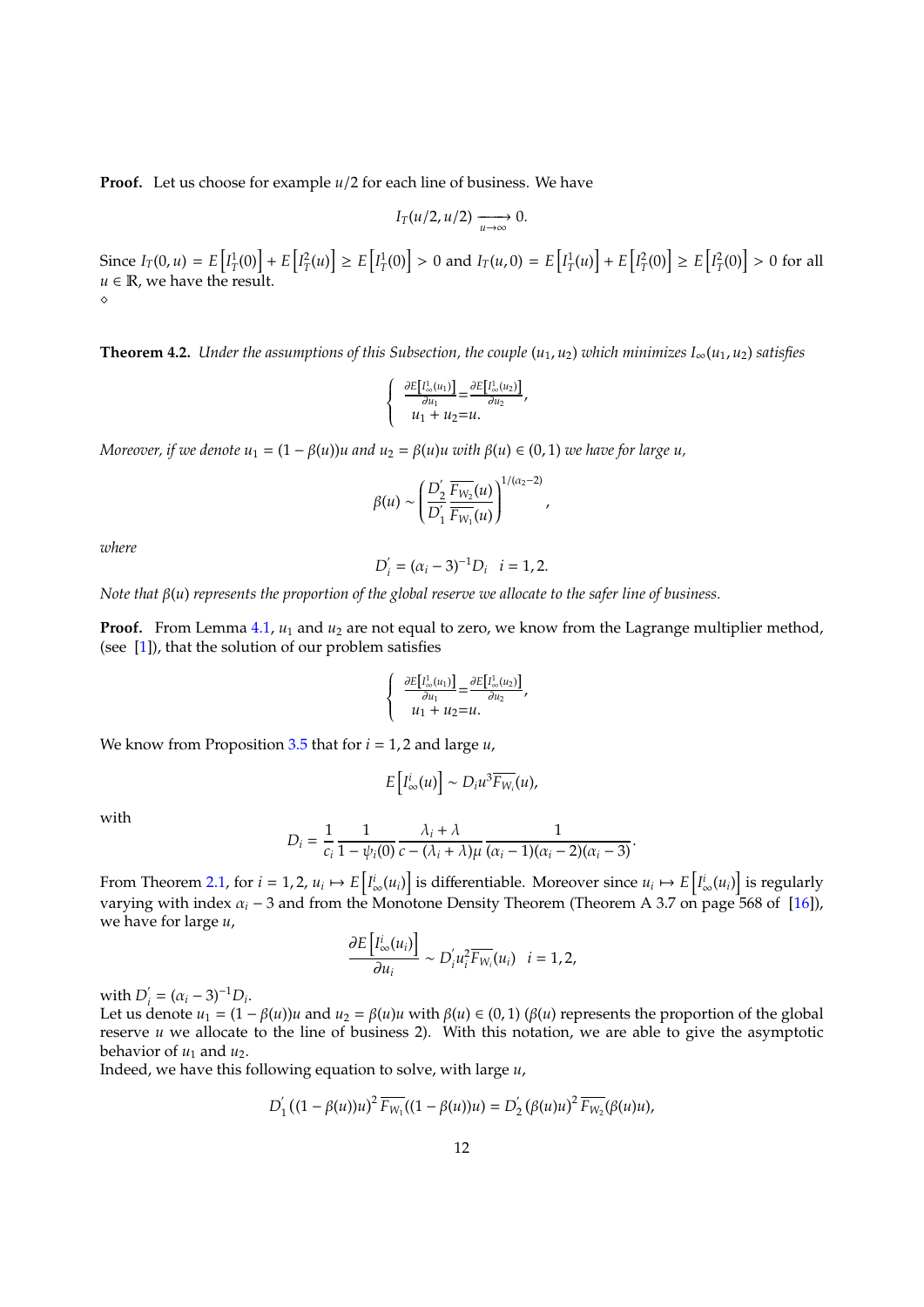or equivalently, since  $F_{W_i}$  is regularly varying with index  $\alpha_i$  for  $i = 1, 2$  and using the uniform convergence property (cf Definition [3.3\)](#page-4-2),

$$
D'_{1}(1 - \beta(u))^{-\alpha_{1}+2}u^{2}\overline{F_{W_{1}}}(u) = D'_{2}\beta(u)^{-\alpha_{2}+2}u^{2}\overline{F_{W_{2}}}(u).
$$

Thus we have

$$
\beta(u)^{\alpha_2-2} = \frac{D_2'}{D_1'} \frac{\overline{F_{W_2}}(u)}{\overline{F_{W_1}}(u)} (1 - \beta(u))^{\alpha_1-2} \to 0,
$$

since  $\alpha_2 > \alpha_1 > 3$  and  $1 - \beta(u) \in (0, 1)$ . Consequently,  $\beta(u) \xrightarrow[u \to \infty]{} 0$  and for large *u*,

$$
\frac{\beta(u)^{\alpha_2-2}}{\frac{D'_2}{D'_1}\frac{\overline{F_{W_2}(u)}}{\overline{F_{W_1}(u)}}} = (1-\beta(u))^{\alpha_1-2} \xrightarrow[u \to \infty]{} 1.
$$

So, we have

$$
\beta(u) \sim \left(\frac{D_2'}{D_1'} \frac{\overline{F_{W_2}}(u)}{\overline{F_{W_1}}(u)}\right)^{1/(\alpha_2-2)}
$$

.

 $\Diamond$ 

# *4.2. Finite-time regular variation case*

We assume here that claim size distribution is regularly varying with parameter  $\alpha_i^j$ *i* for state *j* and process *i* with  $j \in \{1, ..., J\}$  and  $i \in \{1, 2\}$ . We also assume that  $\alpha_1^1 < \alpha_1^j$  $j \atop 1$  for all  $j \in \{2, ..., J\}$  and  $\alpha_2^1 < \alpha_2^j$  $j_2^j$  for all  $j \in \{2, ..., J\}$ and  $1 < \alpha_1^2 < \alpha_2^2$ . That is to say, state 1 corresponds to a crisis environment with more severe claims and the first line of business is also riskier that the second one.

<span id="page-12-0"></span>**Proposition 4.3.** *Under the assumptions of this Section, we have for large u and i*  $\in$  {1, 2}*,* 

$$
E\left[I_T^i(u)\right] \sim \left(\sum_{j=1}^J \mu(j) \left[\int_0^T E(N_i^1(V_j^1(t)))dt\right]\right) \frac{u\overline{F_{W_i^1}}(u)}{\alpha_i^1 - 1},
$$

where  $V^1_j(t)$  is the time spent by the environment process in state 1 during [0, t] given J(0) = j.

**Proof.** First, rewrite, for  $i = 1, 2$ ,  $U_i(t)$  as follows,

$$
U_i(t) = u + C_i(t) - S_i(t),
$$

where

$$
C_i(t) = \sum_{p \geq 1} \sum_{1 \leq j \leq J} \left( c_i^j (T_p - T_{p-1}) \right) \mathbb{1}_{\{J_{T_{p-1}} = j, T_p \leq t\}} + \sum_{p \geq 1} \sum_{1 \leq j \leq J} \left( c_i^j (t - T_{p-1}) \right) \mathbb{1}_{\{J_{T_{p-1}} = j, T_{p-1} \leq t \leq T_p\}},
$$

and where

$$
S_i(t) = \sum_{p \geq 1} \sum_{1 \leq j \leq J} \left( \sum_{n=1}^{N_i^j(T_p)} W_{i,n}^j - \sum_{n=1}^{N_i^j(T_{p-1})} W_{i,n}^j \right) \mathbb{1}_{\{J_{T_{p-1}} = j, T_p \leq t\}} + \sum_{p \geq 1} \sum_{1 \leq j \leq J} \left( \sum_{n=1}^{N_i^j(t)} W_{i,n}^j - \sum_{n=1}^{N_i^j(T_{p-1})} W_{i,n}^j \right) \mathbb{1}_{\{J_{T_{p-1}} = j, T_{p-1} \leq t \leq T_p\}}.
$$

Then, notice that, for all  $t > 0$ ,  $S_i(t)$  has the same distribution as

$$
\tilde{S}_i(t) = \sum_{j=1}^J \sum_{n=1}^{N_i^j (V^j(t))} W_{i,n'}^j
$$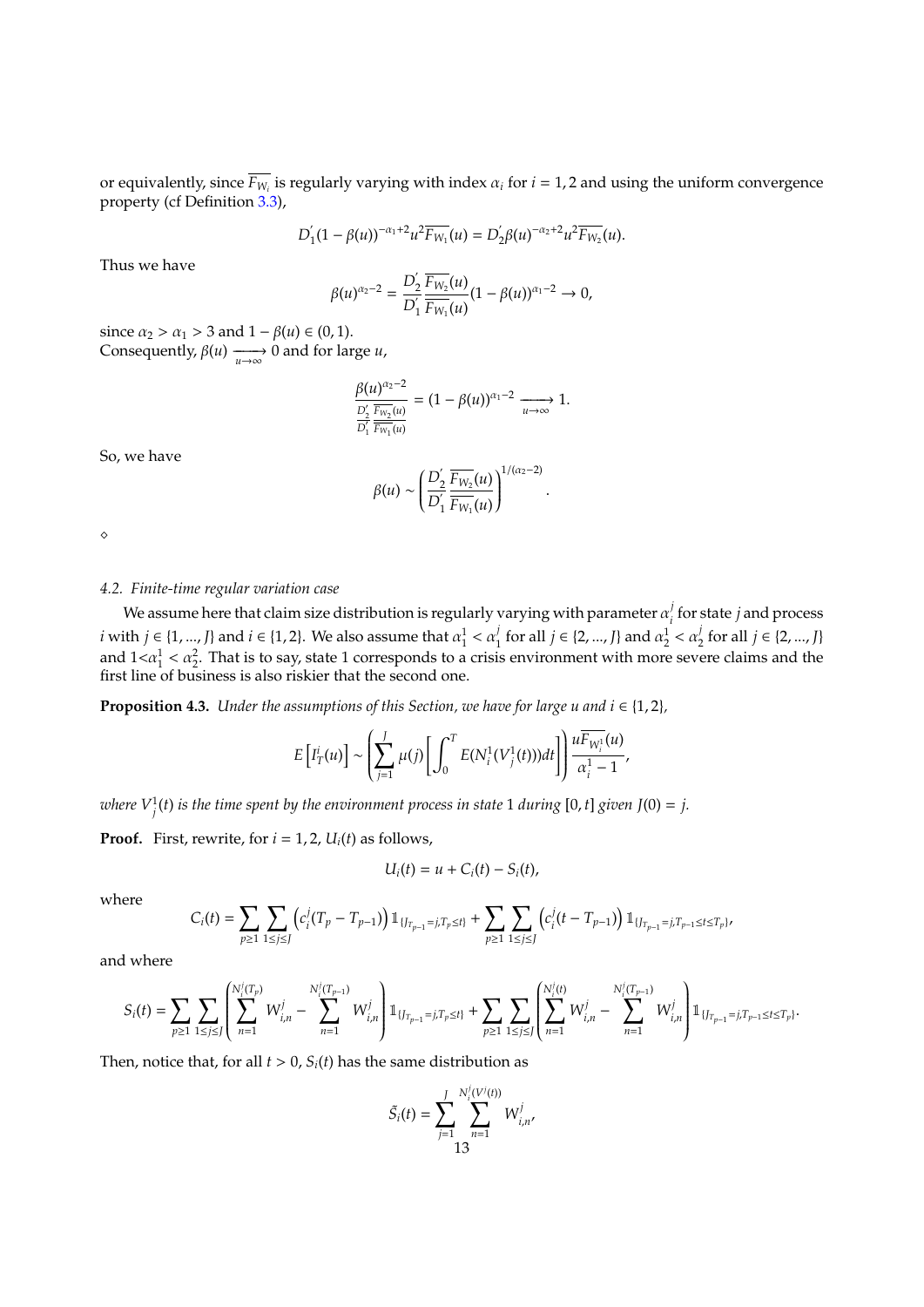where for  $j = 1, ..., J$  and  $t > 0$ ,  $V^j(t)$  is the time spent by the environment process in state *j* during [0, *t*]. In [\[7\]](#page-17-6), we have the following result :

$$
P(U_i(t) < 0) = \sum_{j=1}^J \mu(j) P(\tilde{S}_i(t) > u + C_i(t) | J(0) = i),
$$
\n
$$
\sim \left( \sum_{j=1}^J \mu(j) E(N_i^1(V_j^1(t))) \right) \overline{F_{W^1,i}}(u) \quad \text{as } u \to \infty,
$$

for  $i = 1, 2$ .

Thus,  $u \mapsto \sum_{j=1}^{J} \mu(j)P(\tilde{S}_i(t) > u + C_i(t)|J(0) = j)$  is regularly varying with parameter  $\alpha_i^1$  and from Karamata's Theorem we have for large *u*,

$$
E(I_T^i(u)) = E\left(\int_{t=0}^T \mathbb{1}_{U_i(t) < 0} |U_i(t)| \, dt\right)
$$
\n
$$
= \int_{t=0}^T E\left(\mathbb{1}_{U_i(t) < 0} |U_i(t)|\right) dt \qquad \text{using Fubini's Theorem}
$$
\n
$$
= \int_{t=0}^T \int_{x=0}^\infty \sum_{j=1}^J \mu(j) P(\tilde{S}_i(t) > u + C_i(t) + x | J(0) = j) dx dt
$$
\n
$$
= \int_{t=0}^T \int_{y=u}^\infty \sum_{j=1}^J \mu(j) P(\tilde{S}_i(t) > y + C_i(t) | J(0) = j) dy dt
$$
\n
$$
\sim \int_{t=0}^T \frac{u}{\alpha_i^1 - 1} \sum_{j=1}^J \mu(j) P(\tilde{S}_i(t) > u | J(0) = j) dt
$$
\n
$$
\sim \left(\sum_{j=1}^J \mu(j) \left[\int_0^T E(N_i^1(V_j^1(t))) dt\right] \right) \frac{u \overline{F_{W_i^1}}(u)}{\alpha_i^1 - 1}
$$

 $\Diamond$ 

 $\Diamond$ 

<span id="page-13-0"></span>**Lemma 4.4.** *The couples* (*u*, 0) *and* (0, *u*) *do not solve our optimization problem for u large enough.* **Proof.** The proof is the same as in Lemma [4.1.](#page-10-1)

**Theorem 4.5.** *Under the assumptions of this Subsection, the couple*  $(u_1, u_2)$  *which minimizes*  $I_T(u_1, u_2)$  *satisfies* 

$$
\begin{cases} \frac{\partial E[I_T^1(u_1)]}{\partial u_1} = \frac{\partial E[I_T^1(u_2)]}{\partial u_2}, \\ u_1 + u_2 = u. \end{cases}
$$

*Moreover, if we denote*  $u_1 = (1 - \beta(u))u$  and  $u_2 = \beta(u)u$  with  $\beta(u) \in (0, 1)$  we have for large u,

$$
\beta(u) \sim \left(\frac{K_2}{K_1}\frac{\overline{F_{W_2^1}}(u)}{\overline{F_{W_1^1}}(u)}\right)^{1/\alpha_2},\,
$$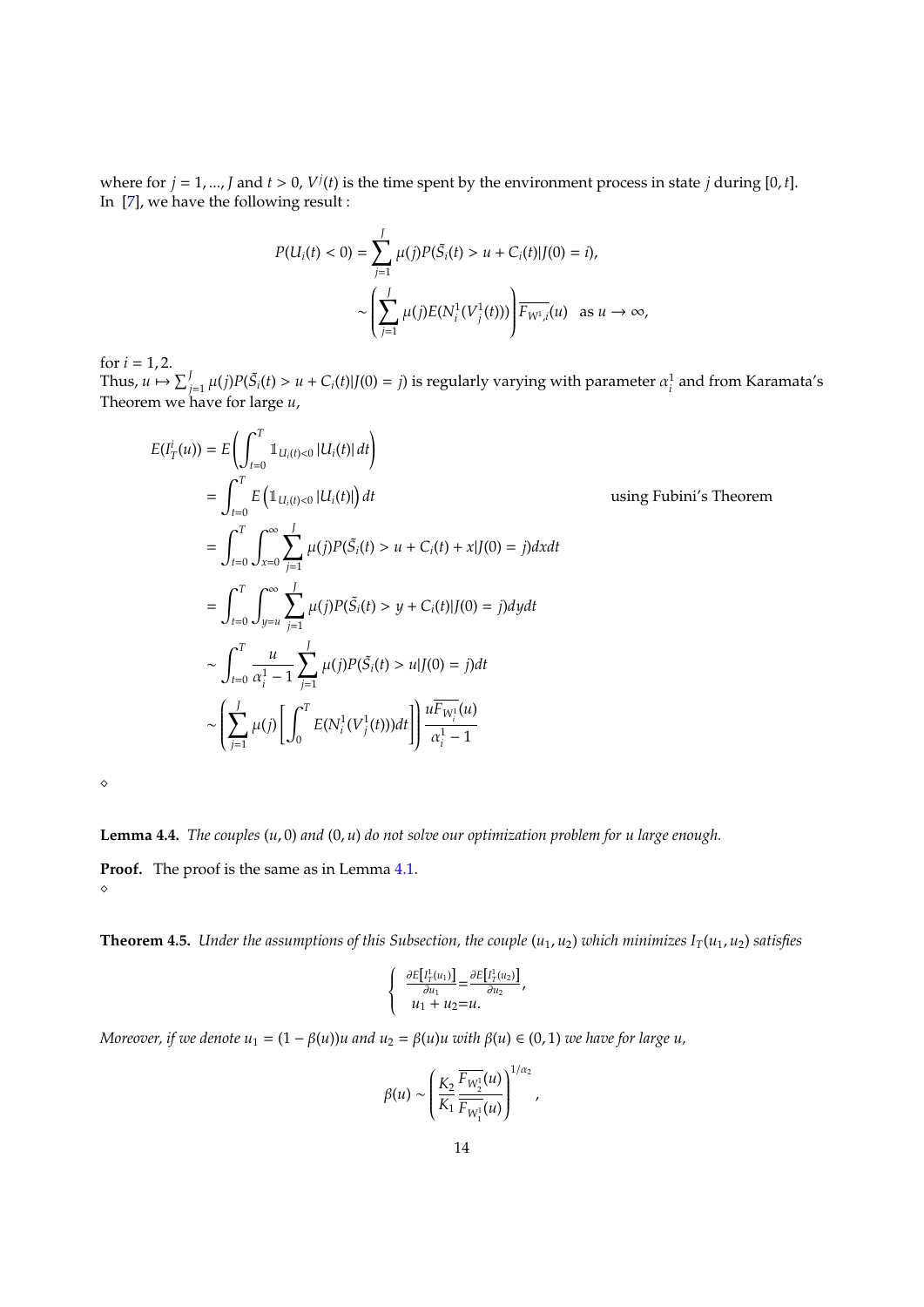*where*

$$
K_i = \left(\sum_{j=1}^J \mu(j) \left[ \int_0^T E(N_i^1(V_j^1(t))) dt \right] \right) \quad i = 1, 2.
$$

*Note that* β(*u*) *represents the proportion of the global reserve we allocate to the safer line of business.*

Proof. From Lemma [4.4,](#page-13-0)  $u_1$  and  $u_2$  are not equal to zero, we know from the Lagrange multiplier method, (see [\[1\]](#page-17-0)), that the solution of our problem satisfies

$$
\begin{cases} \frac{\partial E[I_T^1(u_1)]}{\partial u_1} = \frac{\partial E[I_T^1(u_2)]}{\partial u_2}, \\ u_1 + u_2 = u. \end{cases}
$$

We know from Proposition [4.3](#page-12-0) that for large *u*,

$$
E\left[I_T^i(u_i)\right] \sim K_iu_i\frac{\overline{F_{W_i^1}}(u_i)}{\alpha_i^1-1} \quad i=1,2,
$$

with

$$
K_i = \left(\sum_{j=1}^J \mu(j) \left[ \int_0^T E(N_i^1(V_j^1(t))) dt \right] \right) \quad i = 1, 2.
$$

From Theorem [2.1,](#page-1-0) for  $i = 1, 2, u_i \mapsto E[I_T^i(u_i)]$  is differentiable. Moreover, since  $u_i \mapsto E[I_T^i(u_i)]$  is regularly varying with index  $\alpha_i^1$  – 1 and from the Monotone Density Theorem (Theorem A 3.7 on page 568 of [\[16\]](#page-17-15)), we have for large *u*,

$$
\frac{\partial E\left[I_T^i(u_i)\right]}{\partial u_i} \sim K_i \overline{F_{W_i^1}}(u_i) \quad i = 1, 2.
$$

Let us denote  $u_1 = (1 - \beta(u))u$  and  $u_2 = \beta(u)u$  with  $\beta(u) \in (0, 1)$  ( $\beta(u)$  represents the proportion of the global reserve *u* we allocate to the line of business 2). With this notation, we are able to give the asymptotic behavior of  $u_1$  and  $u_2$ .

Indeed, we have this following equation to solve, with large *u*,

$$
K_1\overline{F_{W_1^1}}((1-\beta(u))u)=K_2\overline{F_{W_2^1}}(\beta(u)u).
$$

or equivalently, since  $\overline{F_{W_i^1}}$  is regularly varying with index  $\alpha_i^1$  for  $i = 1, 2$  and using the uniform convergence property (cf Definition [3.3\)](#page-4-2),

$$
K_1(1-\beta(u))^{-\alpha_1^1} \overline{F_{W_1^1}}(u) = K_2 \beta(u)^{-\alpha_2^1} \overline{F_{W_2^1}}(u).
$$

Thus we have

$$
\beta(u)^{\alpha_2^1} = \frac{K_2}{K_1} \frac{\overline{F_{W_2^1}}(u)}{\overline{F_{W_1^1}}(u)} (1 - \beta(u))^{\alpha_1^1} \to 0,
$$

since  $\alpha_2 > \alpha_1 > 1$  and  $1 - \beta(u) \in (0, 1)$ . Consequently,  $\beta(u) \xrightarrow[u \to \infty]{} 0$  and for large *u*,

$$
\frac{\beta(u)^{\alpha_2^1}}{\frac{K_2}{K_1}\frac{\overline{F_{w_2^1}(u)}}{\overline{F_{w_1^1}(u)}}} = (1-\beta(u))^{\alpha_1^1} \xrightarrow[u \to \infty]{} 1.
$$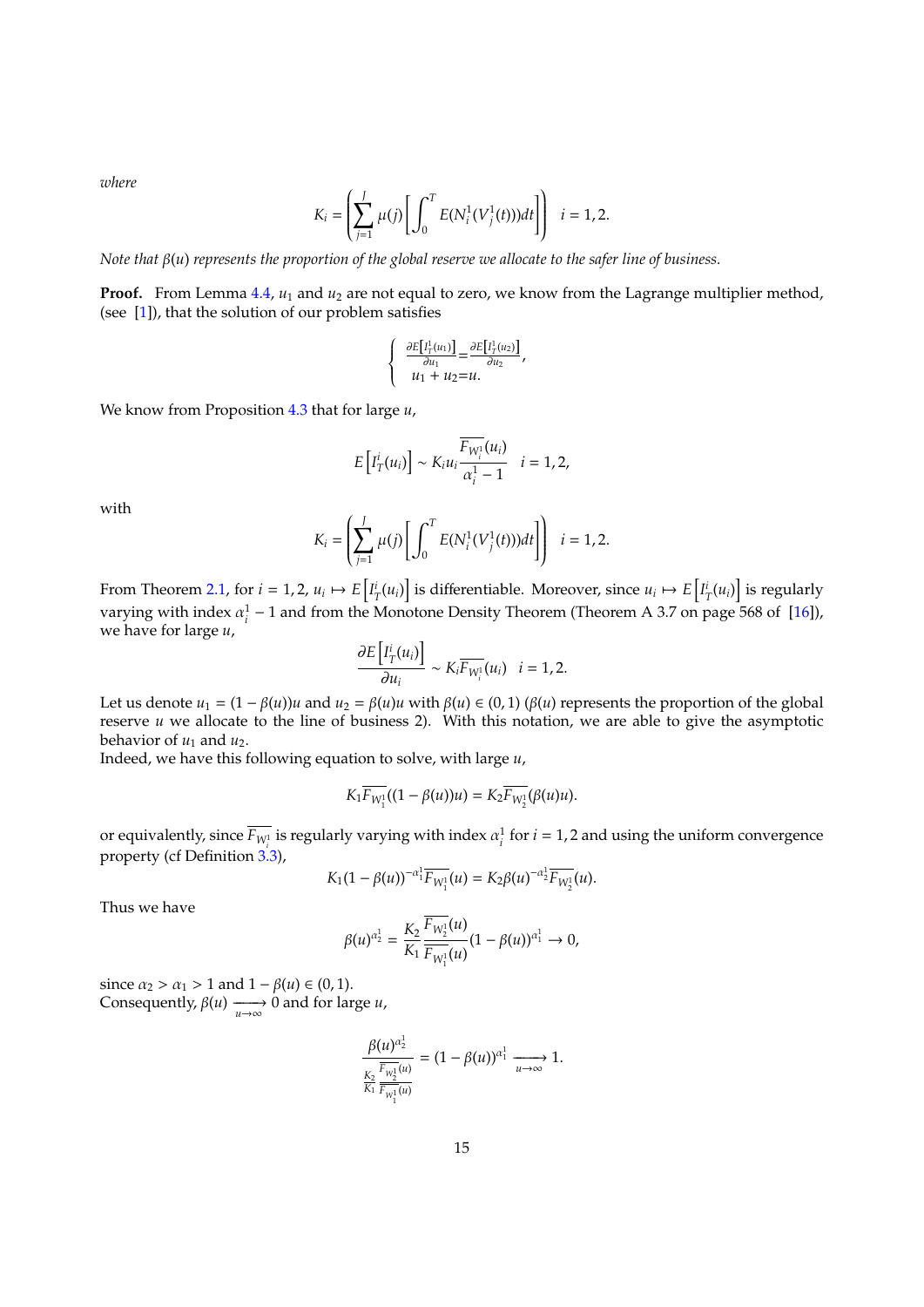So,

$$
\beta(u) \sim \left(\frac{K_2}{K_1} \frac{\overline{F_{W_2^1}}(u)}{\overline{F_{W_1^1}}(u)}\right)^{1/\alpha_2^1}.
$$

 $\Diamond$ 

Note that *K*<sup>1</sup> and *K*<sup>2</sup> may be computed from an adaptation of Proposition 5.2 in [\[7\]](#page-17-6). For example, if we consider only one state (e.g. state 1), we have  $K_1 = \frac{\lambda_1^1 T^2}{2}$  $\frac{1}{2}T^2$  and  $K_2 = \frac{\lambda_2^1 T^2}{2}$  $\frac{2^{1}}{2}$  and for large *u*,

$$
\beta(u) \sim \left(\frac{\lambda_2^1 \overline{F_{W_2^1}}(u)}{\lambda_1^1 \overline{F_{W_1^1}}(u)}\right)^{1/\alpha_2^1}.
$$

# *4.3. Infinite time case where Cramér-Lundberg exponent exists*

In the Subsection, we assume that the dependence between the two lines of business is only generated by common shocks. There is no environment process. We also assume that the Cramér-Lundberg exponent of the risk process  $(U_1(t))_{t\geq0}$  (resp.  $(U_2(t))_{t\geq0}$ ) exists and is equal to  $R_1$  (resp.  $R_2$ ). Finally, we assume that  $R_1 < R_2$ , that is to say that the second line of business is safer than the first one.

As there is no environment process, the notations in this Subsection are the same but without the state exponent *j*.

From Proposition [3.12,](#page-7-1) we have for large *u* and *i* = 1, 2,

$$
E\left[I^i_\infty(u)\right] \sim M_i e^{-R_i u},
$$

with

$$
M_{i} = \frac{1}{c_{i}} \frac{1}{1 - \psi_{i}(0)} \frac{1 - (\lambda_{i} + \lambda)\mu_{i}}{R_{i}^{2}((\lambda_{i} + \lambda)F_{W_{i}}^{'}(R_{i}) - 1)}.
$$

<span id="page-15-0"></span>**Lemma 4.6.** *The couples* (*u*, 0) *and* (0, *u*) *do not solve our optimization problem for u large enough.*

**Proof.** The proof is the same as in Lemma [4.1.](#page-10-1)  $\Diamond$ 

**Theorem 4.7.** *Under the assumptions of this Subsection, the couple*  $(u_1, u_2)$  *which minimizes*  $I_\infty(u_1, u_2)$  *satisfies* 

$$
\begin{cases} \frac{\partial E[I_{\infty}^1(u_1)]}{\partial u_1} = \frac{\partial E[I_{\infty}^1(u_2)]}{\partial u_2}, \\ u_1 + u_2 = u. \end{cases}
$$

*For large u, the solution is given by*

$$
\begin{aligned} u_1 &= \frac{R_2}{R_1+R_2}u + \frac{1}{R_1+R_2}\log\left(\frac{M_2'}{M_1'}\right) + o(1), \\ u_2 &= u-u_1+o(1), \end{aligned}
$$

*where*

$$
M_i' = -R_i M_i \quad i=1,2.
$$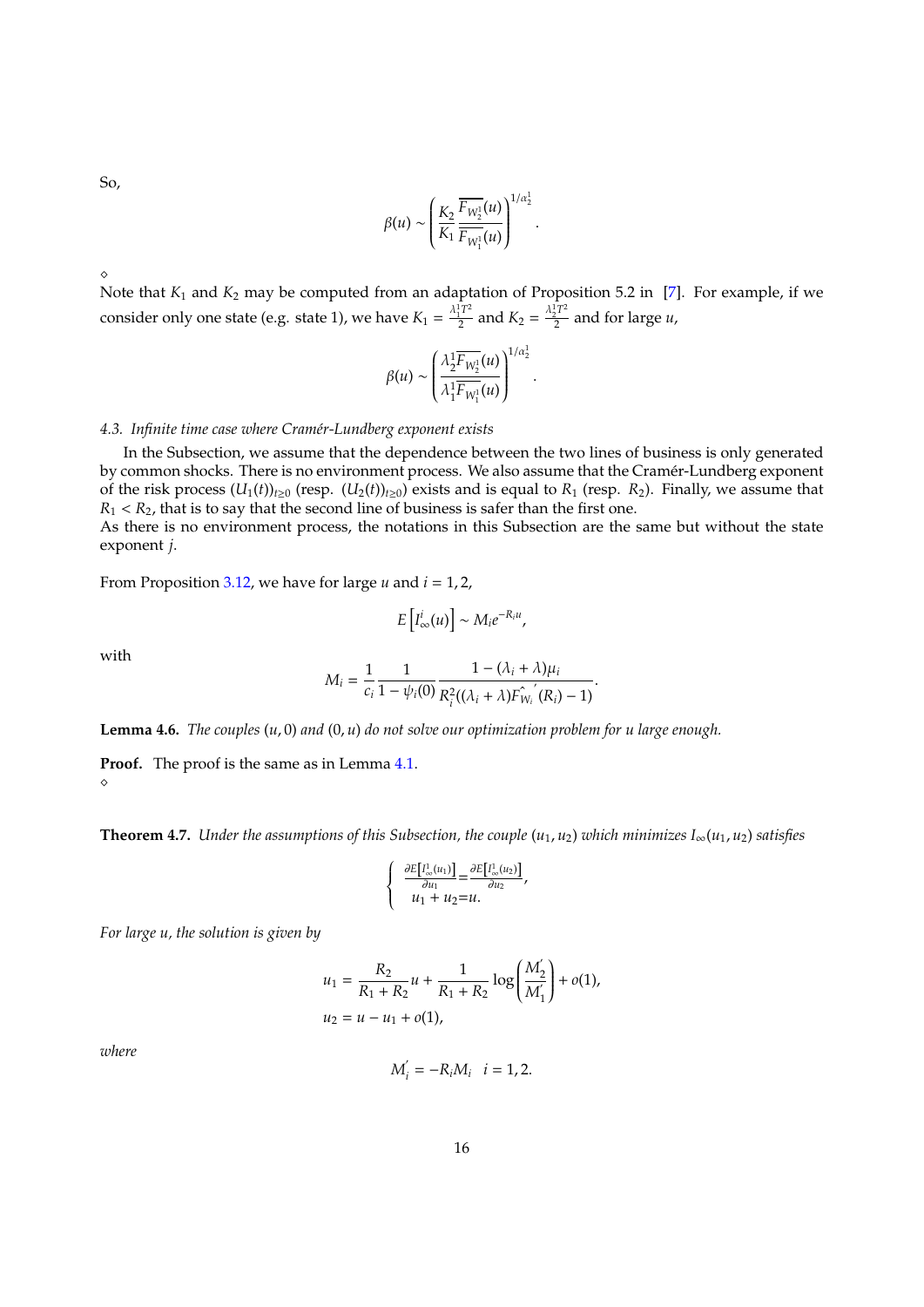**Proof.** From Lemma [4.6,](#page-15-0)  $u_1$  and  $u_2$  are not equal to zero, we know from the Lagrange multiplier method, see [\[1\]](#page-17-0), that the solution of our problem satisfies

$$
\begin{cases} \frac{\partial E[I_{\infty}^1(u_1)]}{\partial u_1} = \frac{\partial E[I_{\infty}^1(u_2)]}{\partial u_2}, \\ u_1 + u_2 = u. \end{cases}
$$

We know from Proposition [3.12](#page-7-1) that for *i* = 1, 2 and large *u*,

$$
E\left[I^i_\infty(u)\right] \sim M_i e^{-Ru},
$$

with

$$
M_{i} = \frac{1}{c_{i}} \frac{1}{1 - \psi_{i}(0)} \frac{1 - (\lambda_{i} + \lambda)\mu_{i}}{R_{i}^{2}((\lambda_{i} + \lambda)F_{W_{i}}^{'}(R_{i}) - 1)}.
$$

From Theorem [2.1,](#page-1-0) for  $i = 1, 2, u_i \mapsto E\left[I^i_\infty(u_i)\right]$  is differentiable. For  $i = 1, 2$ , we have for large *u*,

$$
\frac{\partial E\left[I_{\infty}^{i}(u_{i})\right]}{\partial u_{i}} \sim M_{i}^{'} e^{-R_{i} u_{i}} \quad i = 1, 2,
$$

with  $M'_{i}$  $i = -R_i M_i$ .

We have this following equation to solve, with large *u*,

$$
M_1'e^{-R_1u_1}=M_2'e^{-R_2(u-u_1)}.
$$

The solution is as in the statement of the theorem.  $\Diamond$